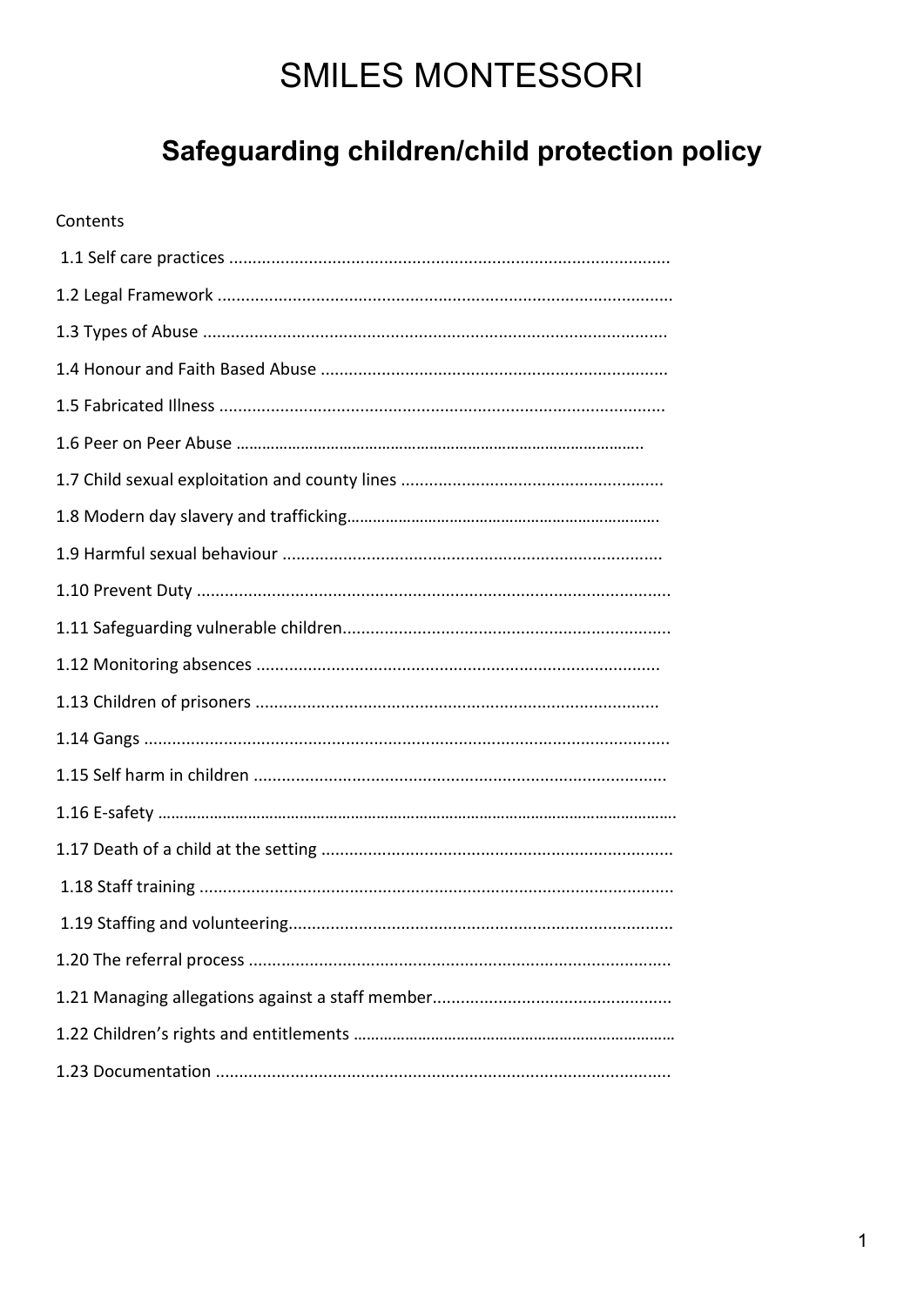At Smiles we work with children, parents, external agencies, and the community to ensure the welfare and safety of children and to give them the very best start in life. Children have the right to be treated with respect, be helped to thrive and to be safe and protected from any abuse in whatever form.

We support the children within our care, protect them from maltreatment and have robust procedures in place to prevent the impairment of children's health and development. Safeguarding is a much wider subject than the elements covered within this single policy, therefore this document should be used in conjunction with the nursery's other policies and procedures.

### **1.1Safe Care Practices**

At Smiles we believe that all children need to feel safe, secure and happy. This involves nursery staff being responsive to children's needs, whilst maintaining professionalism. This includes giving children cuddles and changing children's nappies or clothes.

To promote good practice and to minimise the risk of allegations we have the following guidelines:

- Although we recognise it is appropriate to cuddle children, we give cuddles only when sought by children needing comfort to support their emotional development. Staff are advised to do this in view of other children and practitioners, whenever possible. We recognise that there may be occasions where it is appropriate for this to happen away from others, such as when a child is ill. We have CCTV and glass windows and doors. It is the duty of all staff and the manager to ensure that children are appropriately comforted and to monitor practice
- When changing children's nappies or soiled/wet clothing, we do so in front of another practitioner where possible.
- We discourage inappropriate behaviour such as over tickling, over boisterous play or inappropriate questions such as asking children to tell them they love them, and we advise staff to report any such observed practice
- Staff are respectful of each other and the children and families in the nursery and do not use inappropriate language or behaviour, including during breaks
- All staff are aware of the whistleblowing procedures and the manager carries out random checks throughout the day to ensure safe practices.
- Ensuring all staff undertaking intimate care routines have suitable enhanced DBS checks

If a parent or member of staff has concerns or questions about safe care and practice procedures or behaviour they consider as inappropriate, including between staff members, they are urged to see the manager at the earliest opportunity. Management will challenge inappropriate behaviour in line with the supervision/ disciplinary or whistleblowing procedures. If the concern relates to the manager and/or nursery owner, then parents should contact Ofsted (0300 123 1231) or the local authority children's social care team (08456037634

#### **1.2 Legal framework and definition of safeguarding**

Safeguarding Vulnerable Groups Act 2006 The Statutory Framework for the Early Years Foundation Stage (EYFS) September 2021 Working together to safeguard children, 2018 Childcare Act 2006 (amended 2018) Children Act 1989 2004 Safeguarding Vulnerable Groups Act 2006 Children and Social Work Act 2017 Keeping Children Safe in Education 2020 SET Procedures 2019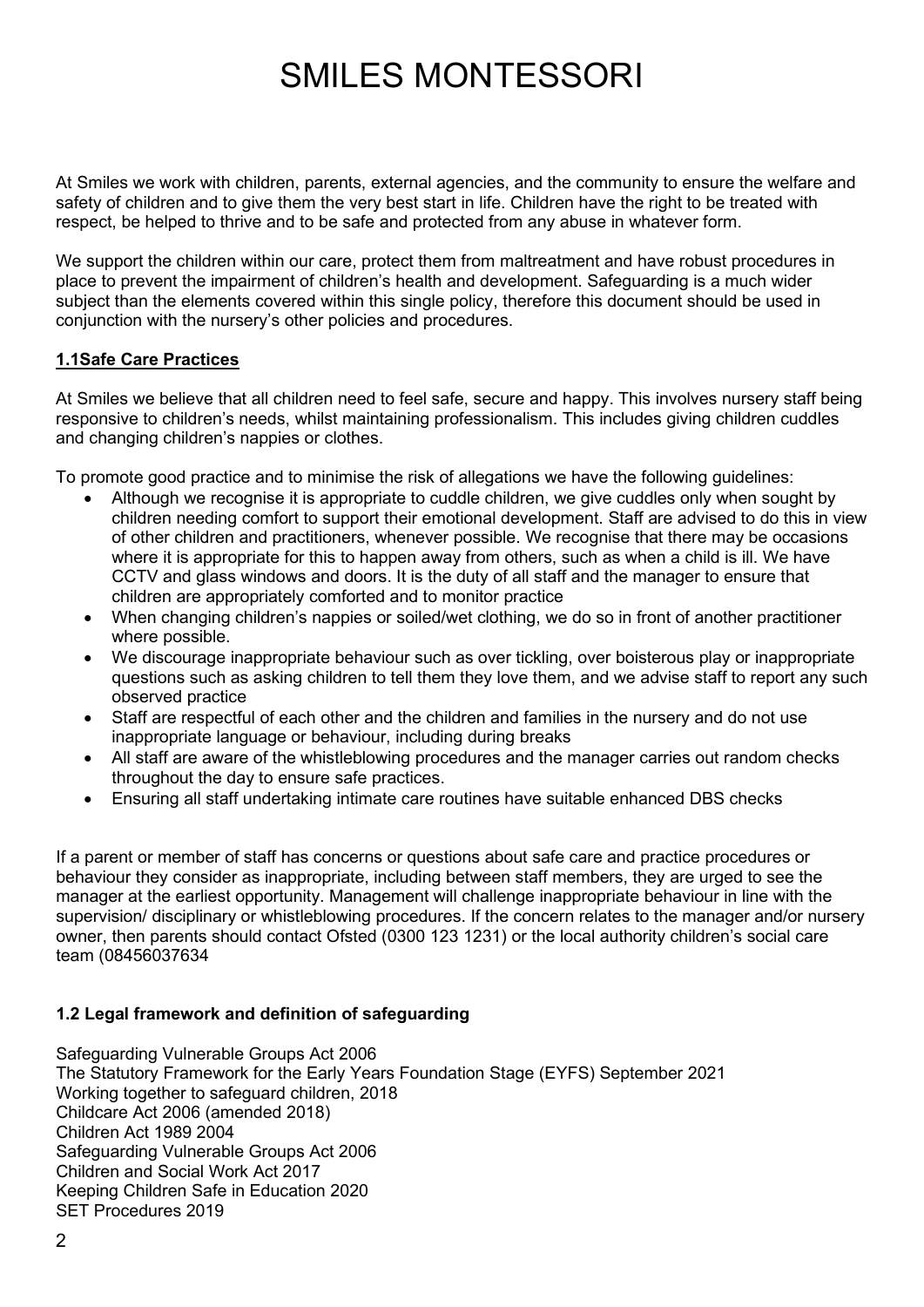Care Act 2014 Prevent Duty Guidance for England and Wales 2015 Channel Duty Guidance (Protecting Vulnerable people from being drawn into terrorism) 2015 The 2015 Counter Terrorism and Security Act Fundamental British Values 2015 The Female Genital Mutilation Guidelines –GOV UK April 2020 What to do if you're worried a child is being abused March 2015 Data Protection Act 2018 Inspecting Safeguarding in Early Years, Education and Skills Setting 2019 The Modern Slavery Act March 2015 Safeguarding children and protecting professionals in early years settings. 2021

Safeguarding and promoting the welfare of children, in relation to this policy is defined as:

- Protecting children from maltreatment
- Preventing the impairment of children's health or development
- Ensuring that children are growing up in circumstances consistent with the provision of safe and effective care
- Taking action to enable all children to have the best outcomes.
- Promoting British Values
- Protecting children who may be vulnerable to radicalisation and extremism
- Identifying vulnerable groups of children and putting procedures in place to monitor their safety.

### **Policy intention**

To safeguard children and promote their welfare we will:

- Create an environment to encourage children to develop a positive self-image
- Provide positive role models
- Encourage children to develop a sense of independence and autonomy in a way that is appropriate to their age and stage of development
- Provide a safe and secure environment for all children.
- Provide a trusted adult with whom children can confide in.
- Provide a key
- Always listen to children
- Provide an environment where practitioners are confident to identify where children and families may need intervention, and refer this immediately to the Safeguarding officer
- Share information with other agencies as appropriate in a timely manner.

The nursery is aware that abuse does occur in our society and we are vigilant in identifying signs of abuse and reporting concerns. Our practitioners have a duty to protect and promote the welfare of children. Due to the many hours of care we are providing, staff may often be the first people to identify that there may be a safeguarding concern. They may well be the first people in whom children confide information that may suggest abuse or to spot changes in a child's behaviour which may indicate abuse. Because of this we ensure that are staff are consistently trained in how to identify and handle a safeguarding concern.

Our prime responsibility is the welfare and well-being of each child in our care. As such we believe we have a duty to the children, parents, and staff to act quickly and responsibly in any instance that may come to our attention. This includes sharing information with any relevant agencies such as local authority services for children's social care, health professionals or the police. All staff will work with other agencies including as part of a multi-agency team, where needed, in the best interests of the child.

The nursery aims to:

- Keep the child at the centre of all we do
- Ensure staff are trained to understand the safeguarding policy and procedures, are alert to identify possible signs of abuse, understand what is meant by child protection and are aware of the different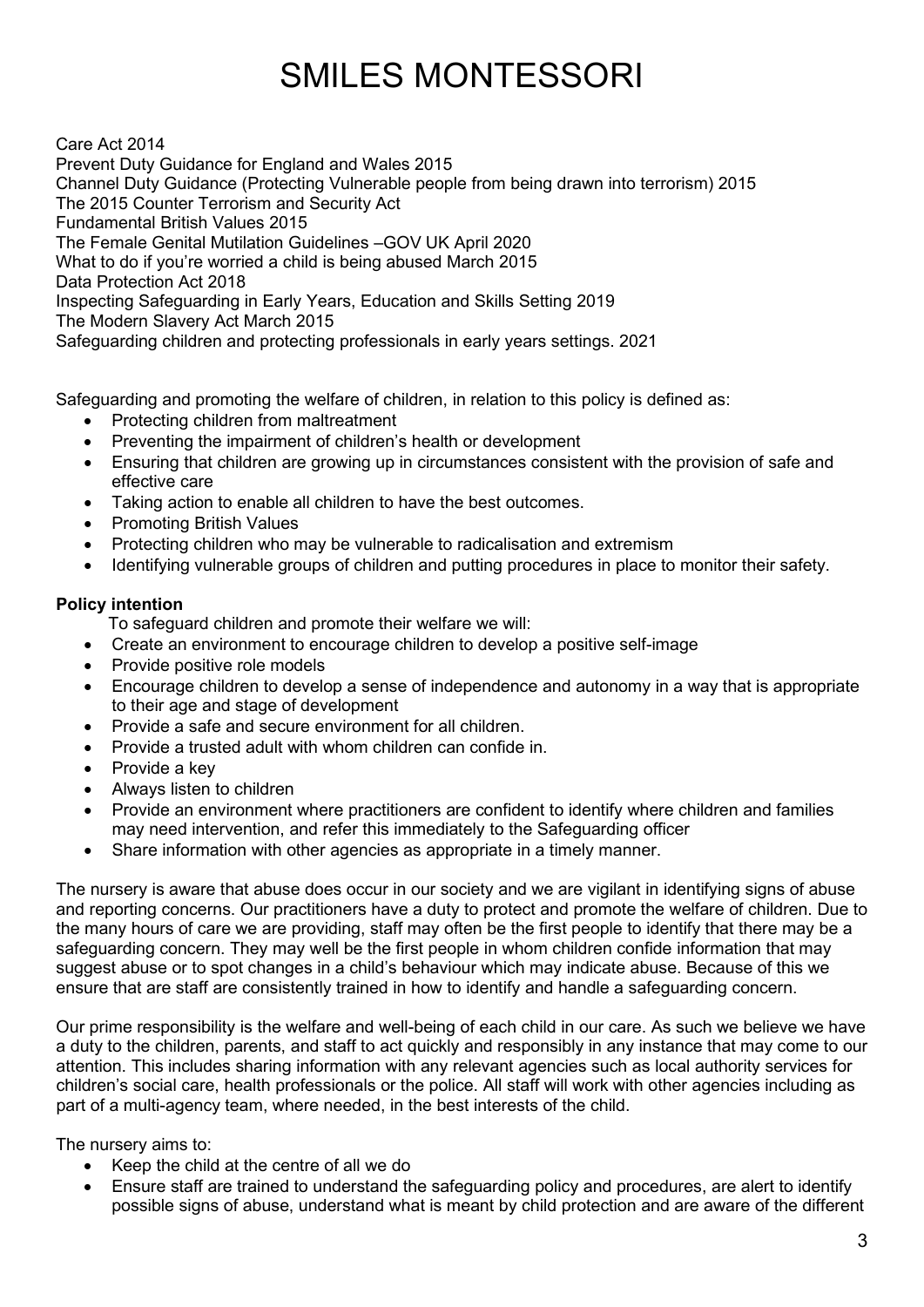ways in which children can be harmed, including by other children through bullying or discriminatory behaviour

- Ensure that all staff feel confident and supported to act in the best interest of the child share information and seek the help that the child may need in a timely manner.
- Ensure that all staff are familiar and updated regularly with child protection training and procedures and kept informed of changes to local/national procedures
- Make any referrals in a timely way, sharing relevant information as necessary in line with procedures set out by Essex Children's Safeguarding Partners and the SET Procedures.
- Ensure that information is shared only with those people who need to know in order to protect the child and act in their best interest
- Ensure that children are never placed at risk while in the charge of nursery staff
- Take any appropriate action relating to allegations of serious harm or abuse against any person working with children, or living or working on the nursery premises including reporting such allegations to Ofsted and other relevant authorities
- Ensure parents are fully aware of child protection policies and procedures when they register with the nursery and are kept informed of all updates when they occur
- Regularly review and update this policy with staff and parents where appropriate and make sure it complies with any legal requirements and any guidance or procedures issued by Essex Safeguarding Children Partners.
- To ensure we provide adequate and appropriate staffing resources to meet the needs of the children.
- We implement a thorough recruitment process. Please see the Safe Recruitment policy.
- We inform all staff that they are expected to disclosure any convictions, cautions, court orders or reprimands and warnings which may affect their suitability to work with children (whether received before or during their employment with us).
- We have procedures for recording the details of visitors to the setting. please see the Visitors policy.
- We take security steps to ensure that we have control over who comes into the setting so that no unauthorised person has unsupervised access to the children. Please see the Arrivals and Departures policy.

We will support children by offering reassurance, comfort and sensitive interactions. We will devise activities according to individual circumstances to enable children to develop confidence and self-esteem within their peer group.

### **Contact telephone numbers and Websites**

Local authority Designated Officer (LADO) Allegations against a staff member 03330139797 OfstedTelephone: 0300 123 1231/ Reporting serious incidents online https://www.gov.uk/guidance/reporta-serious-childcare-incident Essex Safeguarding Children Partners (ESCP) Training 03330128936 Out of hour's emergency child safety line 03456061212 Family Operations Hub concerns about a child/family 03456037627 Emotional well-being and mental health (EWMHS) 03003001600 Anti-Terrorist Hotline 0800789321 Genital Mutilation Helpline 08000283550 Police 999 (Risk of Harm) Domestic abuse police helpline 0800 358 0351 NSPCC Whistle Blowing Helping tel**:08000280285** Reporting illegal images (Sexual Abuse Material)<https://www.iwf.org.uk/> The Child Exploitation and online protection centre <https://www.ceop.police.uk/safety-centre/> Modern Slavery Helpline on 08000 121 700 or fill out an online form. Crime stoppers on 0800 555 111 National Domestic Abuse Helpline**: 0808 2000 247** Safer Places**: 03301 025811** Rights of Women legal advice**: 020 7251 6577** <http://www.relaxkids.com/>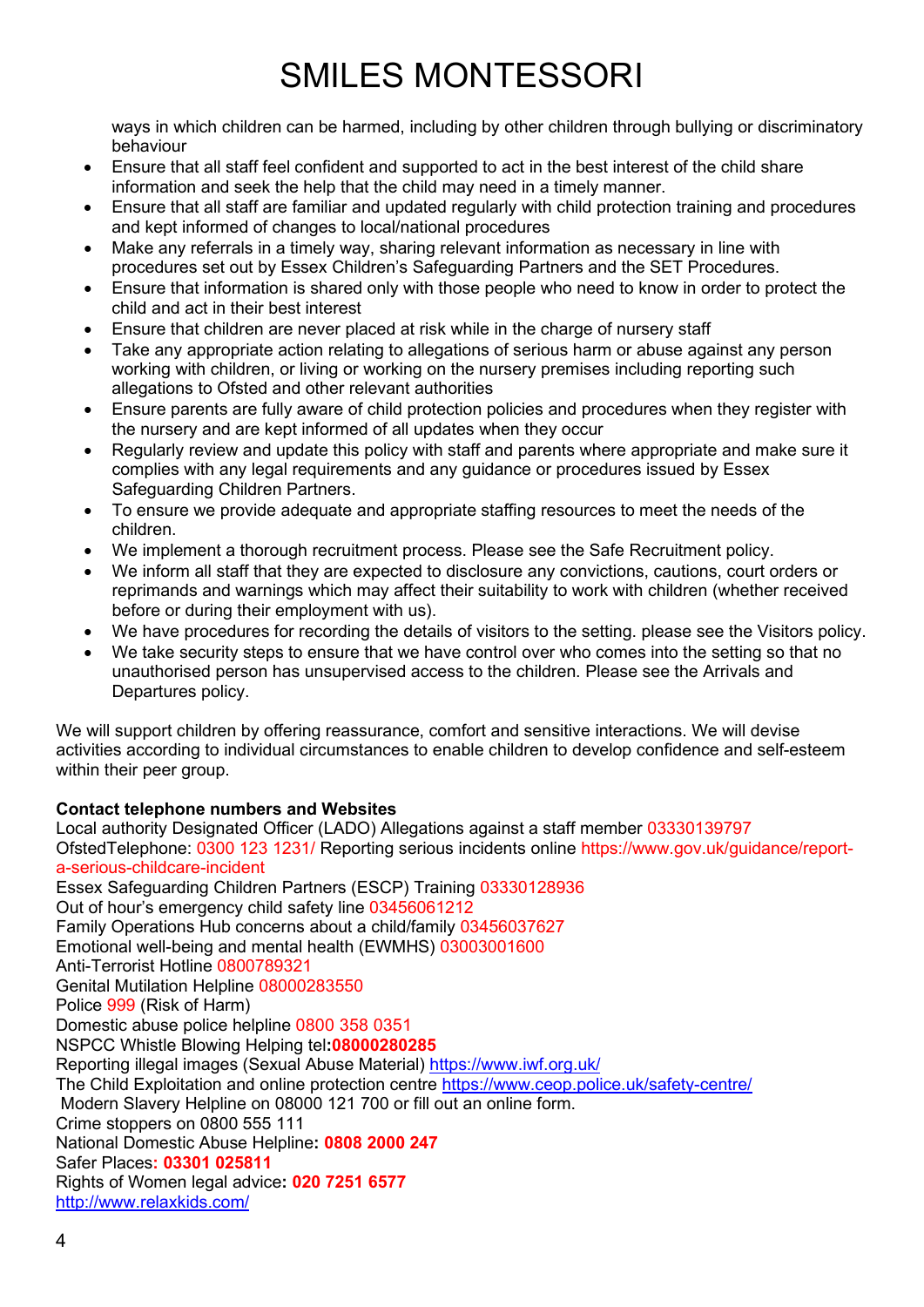#### **1.3 Types of abuse and particular procedures followed**

Abuse and neglect are forms of maltreatment of a child. Somebody may abuse or neglect a child by harming them, or by failing to act to prevent harm. Children may be abused within a family, institution, or community setting by those known to them or a stranger. This could be an adult or adults, another child or children.

The signs and indicators listed below may not necessarily indicate that a child has been abused, but will help us to recognise that something may be wrong, especially if a child shows a number of these symptoms or any of them to a marked degree.

#### **Indicators of child abuse**

- Failure to thrive and meet developmental milestones
- Fearful or withdrawn tendencies
- Aggressive behaviour
- Unexplained injuries to a child or conflicting reports from parents or staff
- Repeated injuries
- Unaddressed illnesses or injuries.

### **Recording suspicions of abuse and disclosures**

Staff should make an objective record of any observation or disclosure, supported by the nursery manager or Designated Safeguarding Co-ordinator<sup>[1](#page-4-0)</sup> (DSCO). This record should include:

- Child's name
- Child's address
- Age of the child and date of birth
- Date and time of the observation or the disclosure
- Exact words spoken by the child
- Exact position and type of any injuries or marks seen
- Exact observation of any incident including any other witnesses
- Name of the person to whom any concern was reported, with date and time; and the names of any other person present at the time
- Any discussion held with the parent(s) (where deemed appropriate).

These records should be signed by the person reporting this and the manager and or DSCO.

Once this record has been filled out it should be bought to the Safeguarding Officer immediately. From this a Safeguarding Officer report form is filled out by the Safeguarding officer, detailing the steps that will now be taken to keep that child safe. Where needed consultation or a referral will be made to the correct agency in a timely manner by the Safeguarding officer. Please see the 'Referral Process Policy'.

These forms are then kept in the Safeguarding folder and are updated and monitored after 1 month, 3 months and then 6 months- providing that there have not been any further incidents within those time frames.

If there have been further incidents then the whole situation will be re-assessed.

<span id="page-4-0"></span>This system is monitored by each child having a front page with bullet points detailing the incidents that have taken place, so the Safeguarding officer can quickly identify what has happened and what action was taken, and how many concerns have been reported.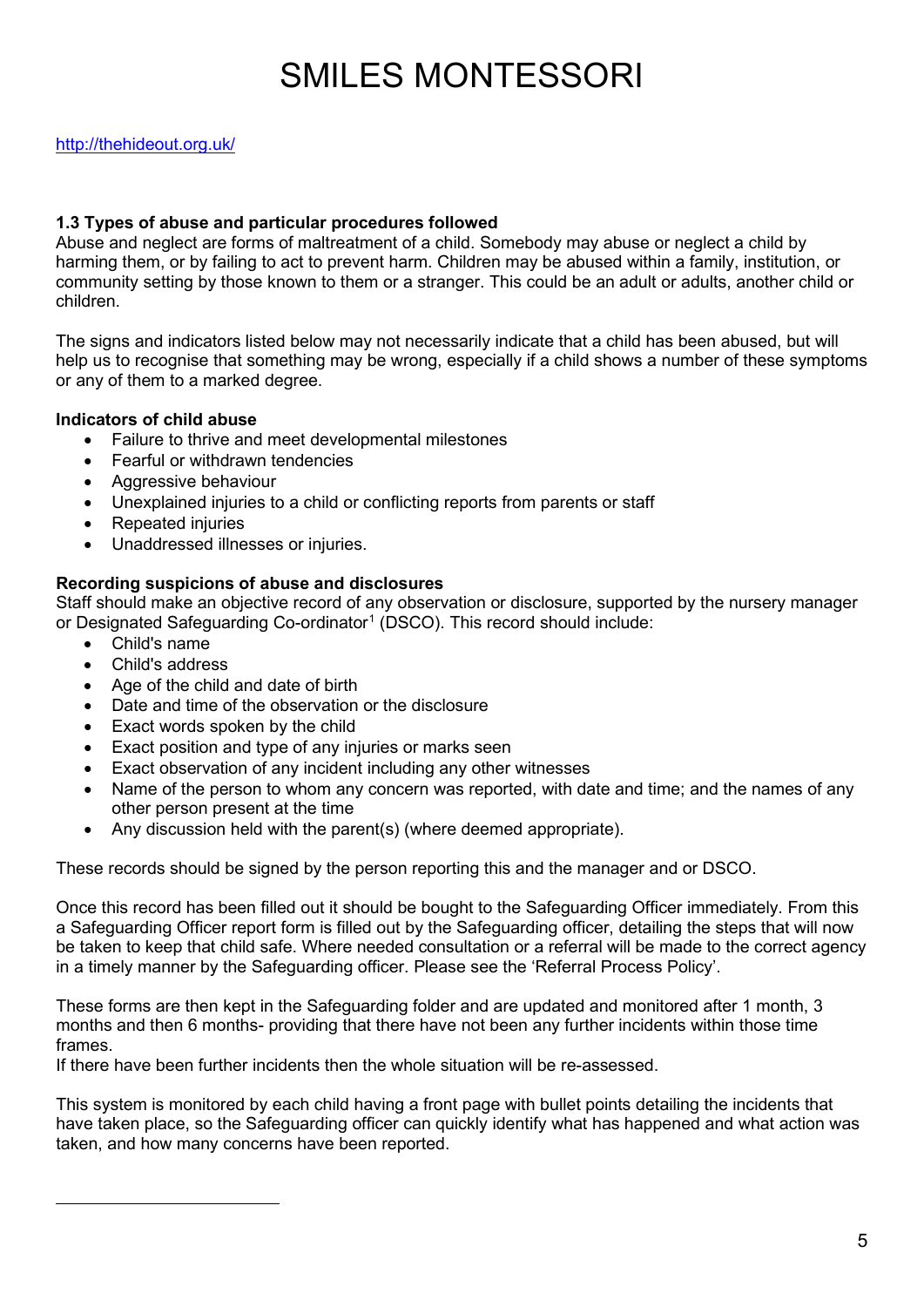All safeguarding reports are stored for a total of 25 years. This is in line with our Data protection, retention period.

If a child starts to talk to an adult about potential abuse it is important not to promise the child complete confidentiality. This promise cannot be kept. It is vital that the child is allowed to talk openly and disclosure is not forced or words put into the child's mouth. As soon as possible after the disclosure details must be logged accurately.

It may be thought necessary that through discussion with all concerned the matter needs to be raised with the Family Operations Hub and Ofsted, and/or a request for support form needs to be initiated. If we are unsure or need further support, we will always seek guidance through consultation. Any conversations with outside agencies will be fully documented and kept in that individual child's safeguarding section as evidence.

Staff involved may be asked to supply details of any information/concerns they have with regard to a child. The nursery expects all members of staff to co-operate with the local authority children's social care, police, and Ofsted in any way necessary to ensure the safety of the children.

Staff must not make any comments either publicly or in private about a parent's or staff's supposed or actual behaviour.

### **Physical abuse**

Action needs to be taken if staff have reason to believe that there has been a physical injury to a child, including deliberate poisoning, where there is definite knowledge, or reasonable suspicion that the injury was inflicted or knowingly not prevented. These symptoms may include bruising or injuries in an area that is not usual for a child, e.g. fleshy parts of the arms and legs, back, wrists, ankles and face.

Many children will have cuts and grazes from normal childhood injuries. These should also be logged on an existing injury form before the child enters the nursery. This is monitored by the first aid officer every 3 months to identify if a child has any sort of pattern which may give us cause for concern. If there is anything that gives a practitioner cause for concern, they must fill out a concerns reporting form and present it to the Safeguarding Officer immediately.

Children and babies may be abused physically through shaking or throwing. Other injuries may include burns or scalds. These are not usual childhood injuries and should always be logged and discussed with the nursery manager.

#### **Emotional abuse**

Action should be taken under this heading if the staff member has reason to believe that there is a severe, adverse effect on the behaviour and emotional development of a child, caused by persistent or severe ill treatment or rejection.

This may include extremes of discipline where a child is shouted at or put down on a consistent basis, lack of emotional attachment by a parent, or it may include parents or carers placing inappropriate age or developmental expectations upon them. Emotional abuse may also be imposed through the child witnessing domestic abuse and alcohol and drug misuse by adults caring for them.

The child is likely to show extremes of emotion with this type of abuse. This may include shying away from an adult who is abusing them, becoming withdrawn, aggressive, or clingy in order to receive their love and attention. This type of abuse is harder to identify as the child is not likely to show any physical signs.

#### **Procedure:**

- The concern should be discussed with the manager
- The concern will be discussed with the parent
- Such discussions will be recorded, and the parent will have access to such records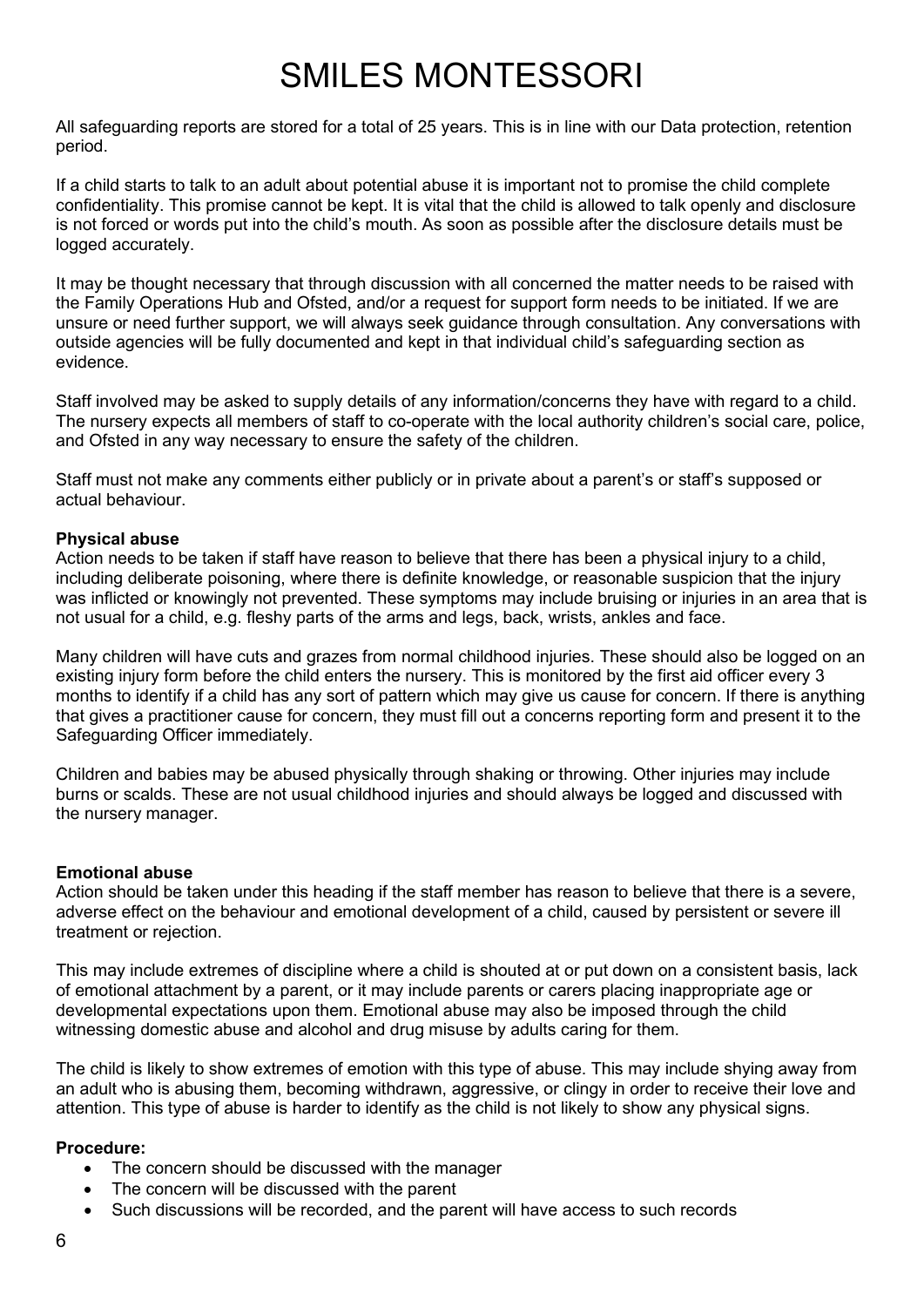- Family Operations Request for Support Form may need to be completed
- If there appear to be any queries regarding the circumstances, the matter will be referred to the Family Operations Hub.

### **Neglect**

Action should be taken under this heading if the staff member has reason to believe that there has been persistent or severe neglect of a child (for example, by exposure to any kind of danger, including cold, starvation or failure to seek medical treatment when required on behalf of the child), which results in serious impairment of the child's health or development, including failure to thrive.

Signs may include a child persistently arriving at nursery unwashed or unkempt, wearing clothes that are too small (especially shoes that may restrict the child's growth or hurt them), arriving at nursery in the same nappy they went home in or a child having an illness that is not being addressed by the parent. A child may also be persistently hungry if a parent is withholding food or not providing enough for a child's needs.

Neglect may also be shown through emotional signs, e.g. a child may not be receiving the attention they need at home and may crave love and support at nursery. They may be clingy and emotional. In addition, neglect may occur through pregnancy as a result of maternal substance abuse.

### **Procedure:**

- The concern will be discussed with the parent
- Such discussions will be recorded, and the parent will have access to such records
- A referral support form may need to be completed
- If there appear to be any queries regarding the circumstances the Family Operations Hub will be notified.

### **Domestic Abuse**

The UK government's definition of domestic violence is "any incident or pattern of incidents of controlling, coercive, threatening behaviour, violence or abuse between those aged 16 or over who are, or have been, intimate partners or family members regardless of gender or sexuality. The abuse can encompass, but is not limited to psychological, physical, sexual, financial and emotional wrongdoing.

Children can experience both short and long term cognitive, behavioural and emotional effects as a result of witnessing domestic abuse. Each child will respond differently to trauma and some may be resilient and not exhibit any negative effects.

Children's responses to the trauma of witnessing domestic abuse may vary according to a multitude of factors including, but not limited to, age, race, sex and stage of development. It is equally important to remember that these responses may also be caused by something other than witnessing domestic abuse.

Children are individuals and may respond to witnessing abuse in different ways. These are some of the effects described in a briefing by the Royal College of Psychiatrists (2004):

- They may become anxious or depressed
- They may have difficulty sleeping
- They have nightmares or flashbacks
- They can be easily startled
- They may complain of physical symptoms such as tummy aches
- They may start to wet their bed
- They may have temper tantrums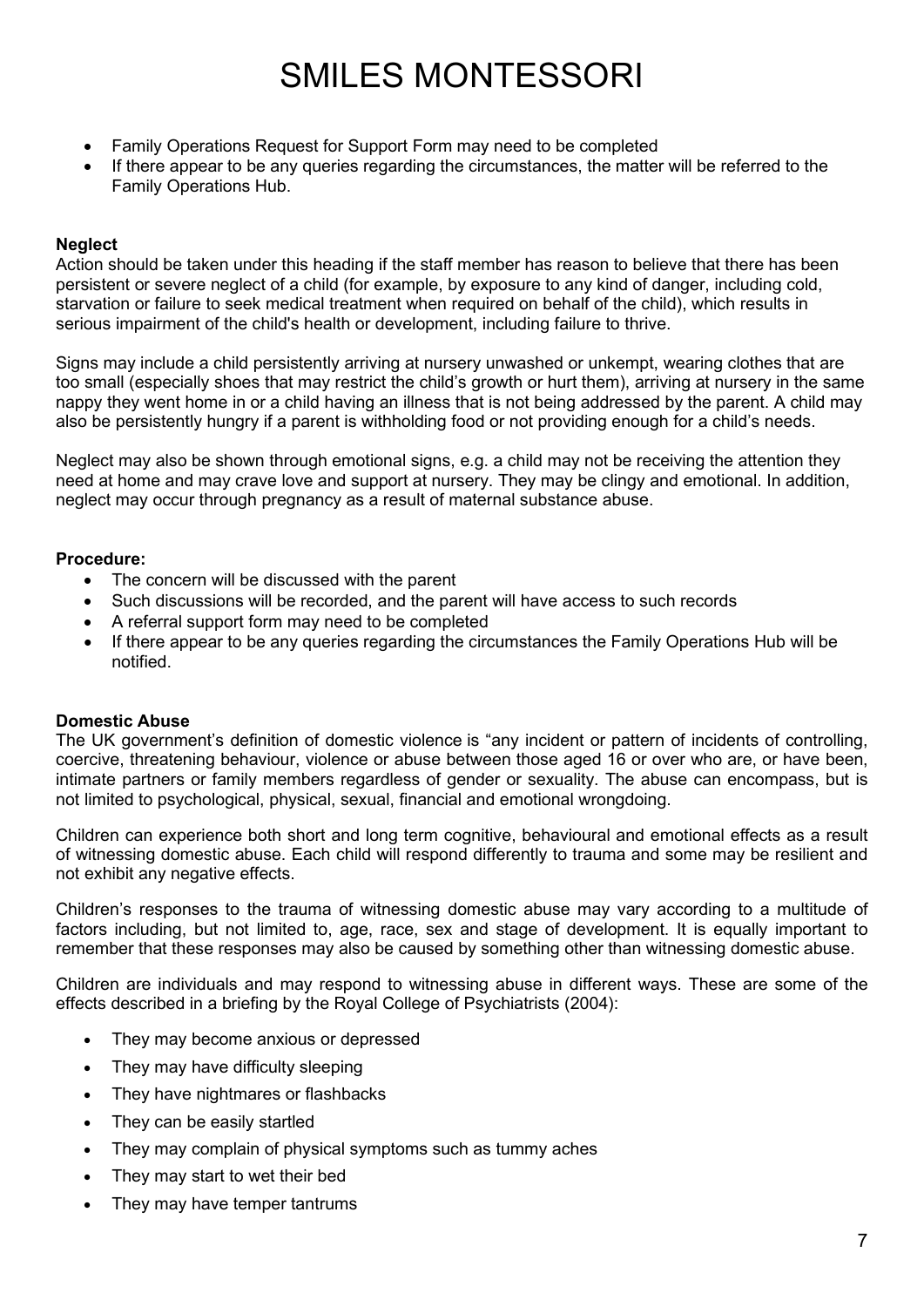- They may behave as though they are much younger than they are
- They may have problems with school
- They may become aggressive or they may internalise their distress and withdraw from other people
- They may have a lowered sense of self-worth
- Older children may begin to play truant or start to use alcohol or drugs
- They may begin to self-harm by taking overdoses or cutting themselves
- They may have an eating disorder
- Re-enacting what they have seen during play
- Showing emotional distress or discomfort through drawings

Children may also feel angry, guilty, insecure, alone, frightened, powerless, or confused. They may have ambivalent feelings towards both the abuser and the non-abusing parent.

At Smiles we are committed to providing a safe environment for both children and parents, we have posters displayed at the front of the nursery to make parents aware that we can support and advise in any cases of abuse.

In the event that a parent came to us, or we had concerns that there was domestic abuse taking place in the home we would follow the procedure below;

- Determine the risk to both parent and child, if it was not safe for the parent to return to the home, we would contact 999.
- Signpost the parent to support networks and appropriate agencies.
- If the parent has disclosed domestic abuse, or we have concerns there is domestic abuse in the home we will contact both the National Domestic Abuse helpline and the Family operations hub for advice.
- We will support the parent and child through any transitional periods such as separation, moving house or court proceedings.

#### **1.4 Honour and Faith Based abuse including forced marriage.**

While this may be less likely to affect young children in our care we may become aware of these factors affecting older children and young people who we may come into contact with or may be a sibling of a child in our care.

Where we believe a child in our care or known to us may be affected by any of these factors, we follow the procedure for reporting child protection concerns.

#### **What is honour and faith based violence?**

Honour and faith based violence is a violent crime or incident which may have been committed to protect or defend the honour or faith of the family or community.

It is often linked to family members or acquaintances who mistakenly believe someone has brought shame to their family or community by doing something that is not in keeping with the traditional beliefs of their culture. For example, honour and faith based violence might be committed against people who:

- become involved with a boyfriend or girlfriend from a different culture or religion
- want to get out of an arranged marriage
- want to get out of a forced marriage
- wear clothes or take part in activities that might not be considered traditional within a particular culture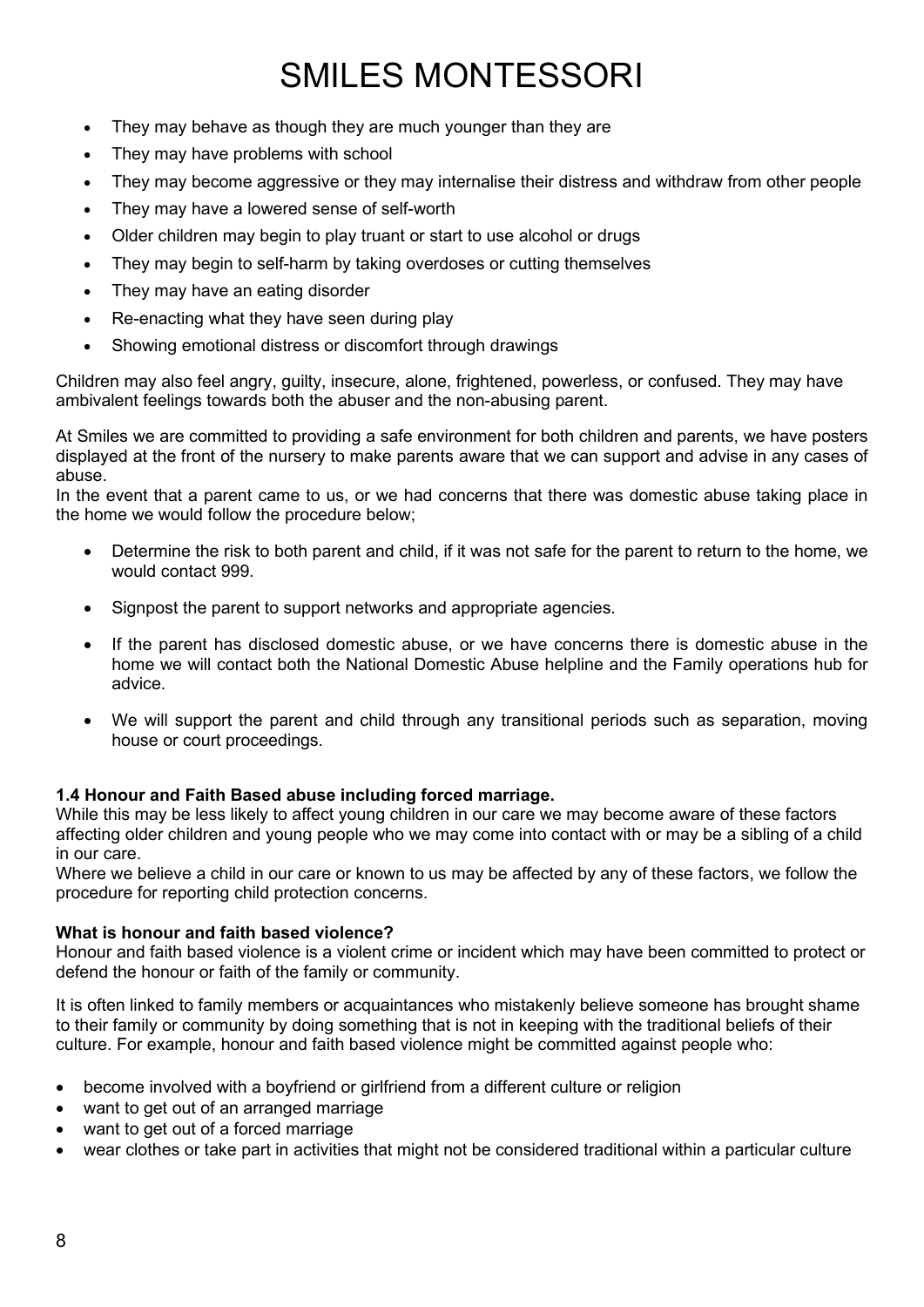**Women and girls are the most common victims of honour and faith based violence however it can also affect men and boys.** Crimes of 'honour' or faith do not always include violence. Crimes committed in the name of 'honour' might include:

- threats of violence
- sexual or psychological abuse
- forced marriage
- being held against your will or taken somewhere you don't want to go
- assault
- Domestic Abuse

A forced marriage is one that is carried out without the consent of both people. This is very different to an arranged marriage, which both people will have agreed to. There is no religion that says it is right to force you into a marriage and you are not betraying your faith by refusing such a marriage.

### **Witch Craft**

'Families or carers genuinely believe that the victim has been completely taken over by the devil or an evil spirit, which is often supported by someone who within the community has portrayed themselves as an authority on faith and belief. Often in the perpetrators' minds, any abuse is not going to affect the victim because he or she believes the child is effectively not there any more and the abuse is directed at whatever has possessed the child. The victim is often convinced that this is the truth and that the abuse is "normal" behaviour.

#### **Signs of Witchcraft**

- Unexplained bruises or marks on the body
- Incision marks on the body
- Says he or she will go to hell or is a bad person
- Is ostracised in the home or by other children from the same community
- Does not go to school or does not go to school regularly
- Has limited freedom of movement
- Is malnourished or steals food
- Claims to be fasting for many days at a time
- Is not taken to hospital when ill
- Looks unkempt and uncared for
- Looks sad, miserable and lonely
- Does not have any friends or is ignored by other children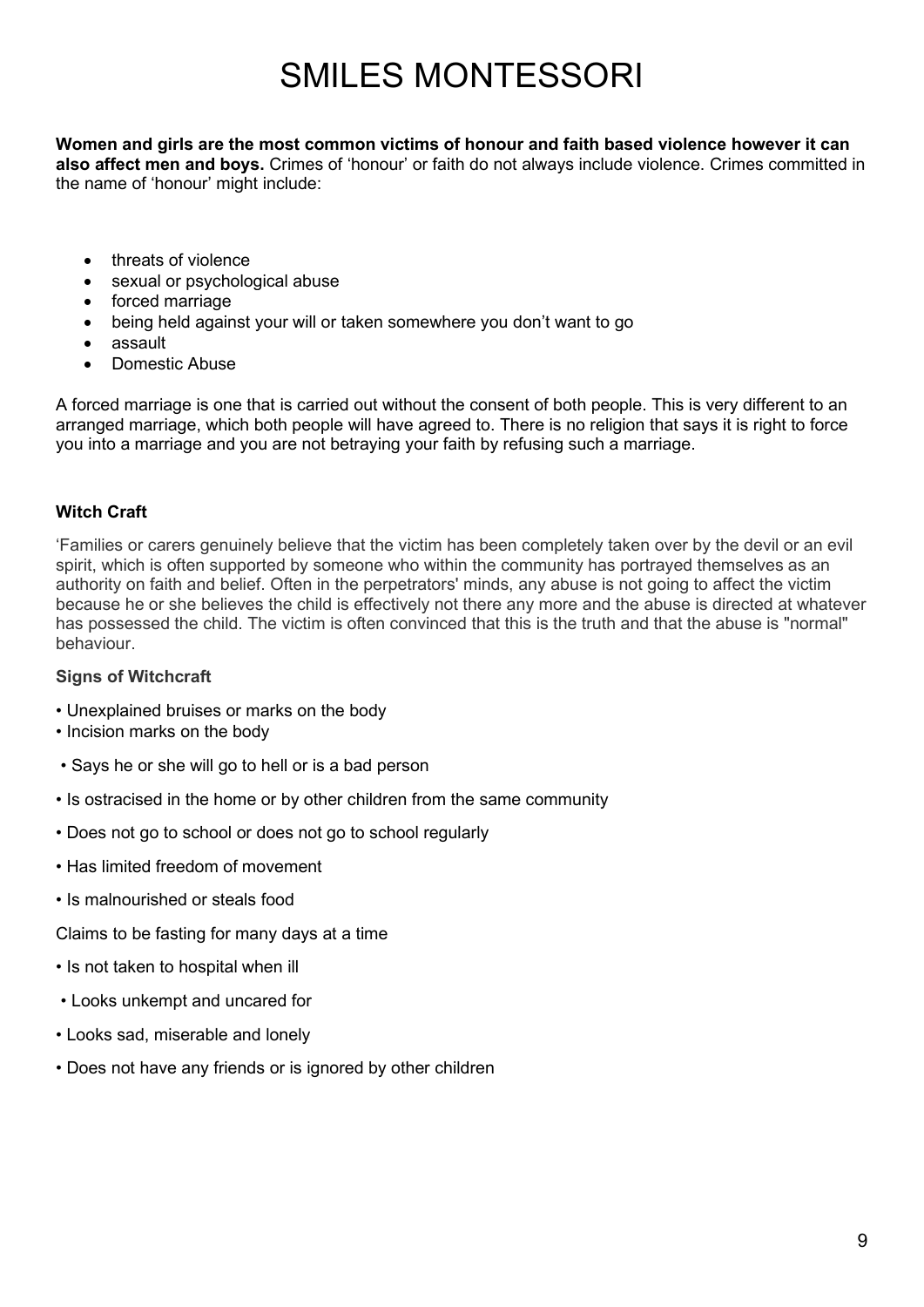Any signs of Witch craft will be reported via our Safeguarding referral channels.

### **Female Genital Mutilation**

Female Genital mutilation (FGM) is illegal in England and Wales under the FGM ACT 2003. It is a form of child abuse, and violence against women and girls. FGM involves either partial or total removal of the external female genitalia for non-medical reasons.

### **Types of FGM:**

There are four main types of FGM:

- **Type 1 (clitoridectomy)** removing part or all the clitoris.
- **Type 2 (excision)** removing part or all the clitoris and the inner labia (lips that surround the vagina), with or without removal of the labia majora (larger outer lips).
- **Type 3 (infibulation)** narrowing of the vaginal opening by creating a seal, formed by cutting and repositioning the labia.
- **Other harmful procedures** to the female genitals, including pricking, piercing, cutting, scraping or burning the area.

### **Signs of FGM**

- being taken 'home' to visit family
- a special occasion to 'become a woman'
- an older female relative visiting the UK

Symptoms that FGM has occurred may include:

- Bleeding from vagina,
- painful private areas,
- acute urinary retention,
- urinary infection,
- wound infection,
- septicaemia,
- incontinence.
- vaginal and pelvic infections
- Depression and post-traumatic stress disorder.

#### **Procedure**

If a parent informs the nursery that they are going back to their home land for more than a two week holiday, or taking their child out of the setting for longer than two weeks for any other reason we request that the parent put this in writing.

If we have any reason to believe that FGM may be organised, we will contact the Family Operations Hub immediately.

Once the child returns from their trip or break away from the setting the child's key worker will help to settle them back and all staff will remain vigilant for any signs or symptoms of genital mutilation.

If a child has been subject to FGM we will contact the police immediately to inform them.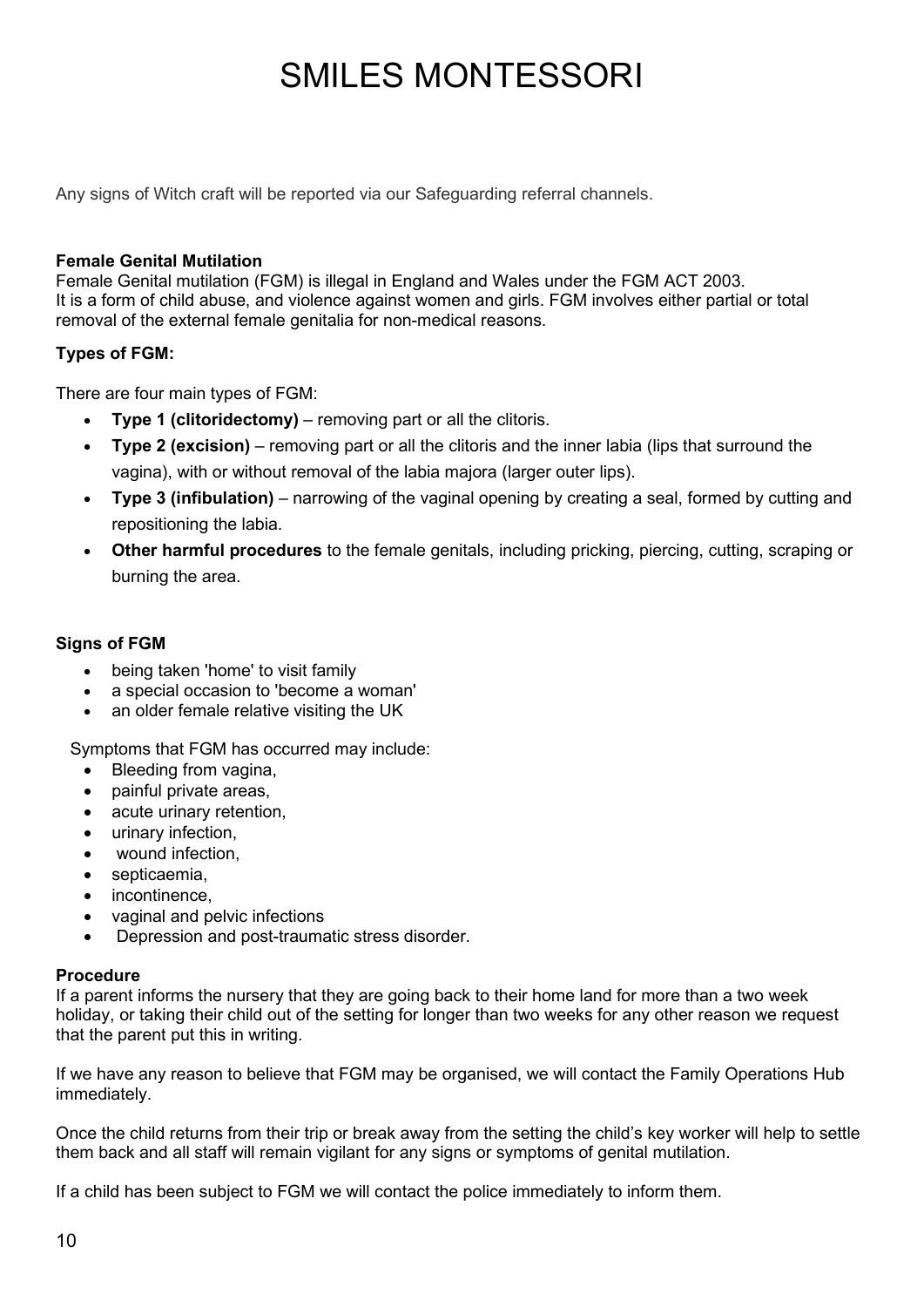### **Breast Ironing**

Breast ironing, also known as breast flattening, is the pounding and massaging of a pubescent girl's breasts, using hard or heated objects, to try to make them stop developing or disappear.

Signs of Breast Ironing

- abscesses (a painful collection of pus that develops under the skin)
- cysts (fluid-filled lumps under the skin that can develop into abscesses)
- itching
- tissue damage
- infection
- discharge of milk
- breasts becoming significantly different shapes or sizes
- severe fever
- the complete disappearance of one or both breasts

Any signs of Breast Ironing will be reported via our Safeguarding referral channels.

### **1.5 Fabricated illness**

This is also a type of physical abuse. This is where a child is presented with an illness that is fabricated by the adult carer. The carer may seek out unnecessary medical treatment or investigation. The signs may include a carer exaggerating a real illness or symptoms, complete fabrication of symptoms or inducing physical illness, e.g. through poisoning, starvation, inappropriate diet. This may also be presented through false allegations of abuse or encouraging the child to appear disabled or ill to obtain unnecessary treatment or specialist support.

#### **Procedure:**

- All signs of marks/injuries to a child, when they come into nursery or occur during time at the nursery, will be recorded as soon as noticed by a staff member
- The incident will be discussed with the parent at the earliest opportunity, where felt appropriate
- Such discussions will be recorded, and the parent will have access to such records
- If there appear to be any queries regarding the injury, the Family Operations Hub will be notified in line with procedures set out by Essex Safeguarding Children Partners (ESCP).

#### **1.6Peer on Peer Abuse**

Children can abuse other children. This is generally referred to as Peer on Peer/Child on Child abuse and can take many forms. It can happen both inside and outside of school/college and online.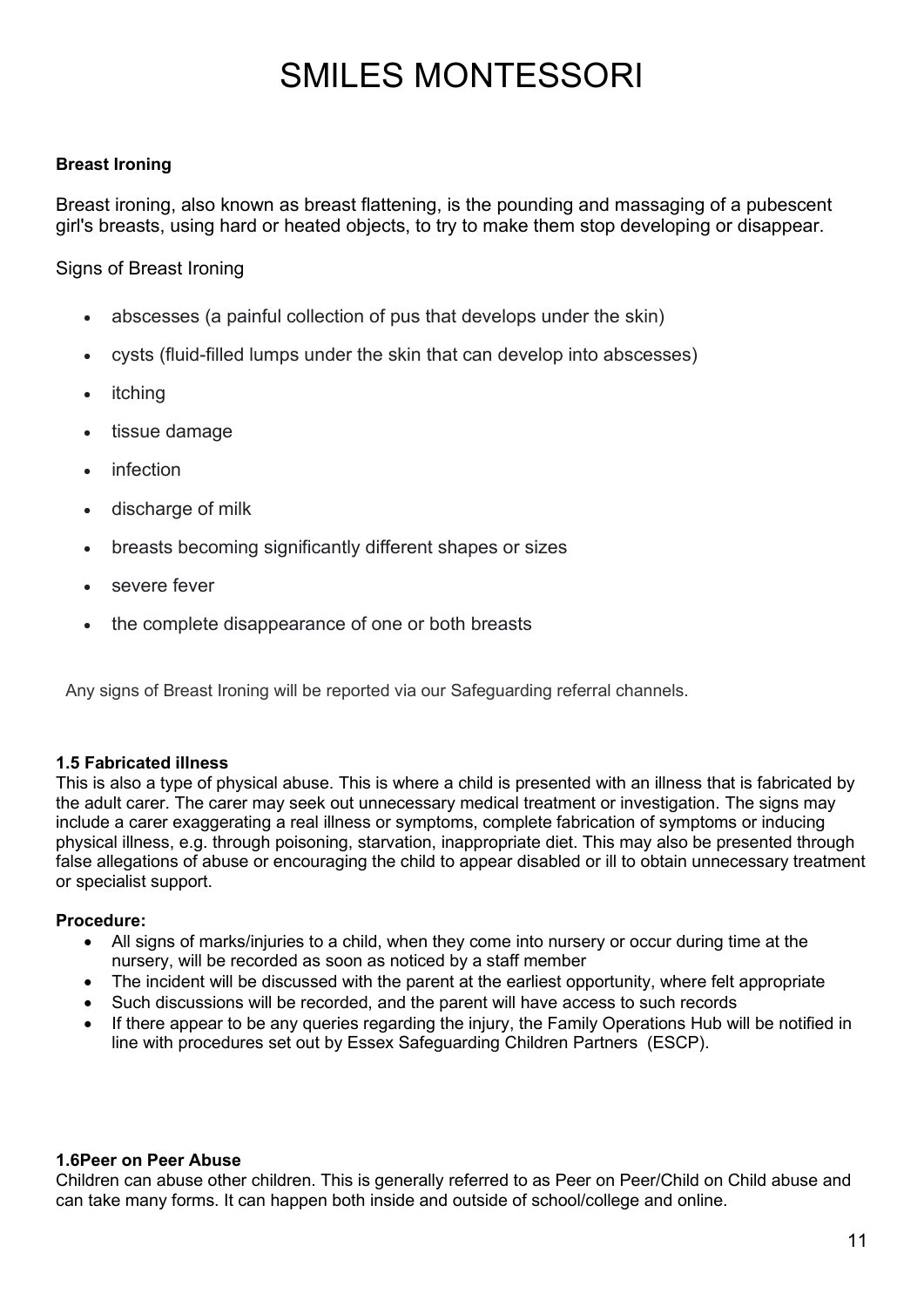It is most likely to include, but may not be limited to: Bullying (including cyber bullying, prejudice-based and discriminatory bullying); abuse and intimate personal relationships between peers; physical abuse; sexual violence, such as rape, assault by penetration and sexual assault; sexual harassment; non-consensual sharing of nudes and semi nude images and or videos; causing someone to engage in sexual activity without consent; up skirting; and initiation/hazing type violence and rituals.

### **Signs of Peer on Peer abuse:**

- Not wanting to attend nursery/absences from nursery.
- Physical injuries
- Mental or emotional health issues
- Becoming withdrawn- lack of self esteem
- Lack of sleep
- Changes in behaviour
- Inappropriate behaviour for age
- Harmful towards others
- Not wanting to be around a specific child/becoming emotional or frightened around them.

#### **Procedure:**

In the event that peer on peer abuse was reported or observed within the setting, we would investigate the situation seeking advice from appropriate safeguarding bodies. If advised to do so we would inform parents and conduct a meeting to discuss the situation and next steps. We would then follow our safeguarding and child protection referral procedure.

#### **1.7Sexual abuse and Child sexual exploitation. (CSE)**

Action needs be taken under this heading if the staff member has witnessed occasion(s) where a child indicated sexual activity through words, play, drawing, had an excessive pre-occupation with sexual matters, or had an inappropriate knowledge of adult sexual behaviour or language. This may include acting out sexual activity on dolls/toys or in the role play area with their peers, drawing pictures that are inappropriate for a child, talking about sexual activities or using sexual language or words. The child may become worried when their clothes are removed, e.g. for nappy changes. In addition, exploitation of children involves situations where they may receive something (e.g. chocolate or toys) as a result of them performing, and others performing on them sexual activities.

The physical symptoms may include genital trauma, discharge, and bruises between the legs or signs of a sexually transmitted disease (STD). Emotional symptoms could include a distinct change in a child's behaviour. They may be withdrawn or overly extroverted and outgoing. They may withdraw away from a particular adult and become distressed if they reach out for them, but they may also be particularly clingy to a potential abuser so all symptoms and signs should be looked at together and assessed as a whole.

If a child starts to talk openly to an adult about abuse, they may be experiencing; the procedure stated later in this document under 'recording abuse suspicions' will be followed.

#### **Procedure:**

- The adult should reassure the child and listen without interrupting if the child wishes to talk
- The observed instances will be detailed in a confidential report
- The observed instances will be reported to the nursery manager
- The matter will be referred to the Family Operation Hub
- A sensitive and confidential discussion will be held with the parents/carers of any other children party to inappropriate play.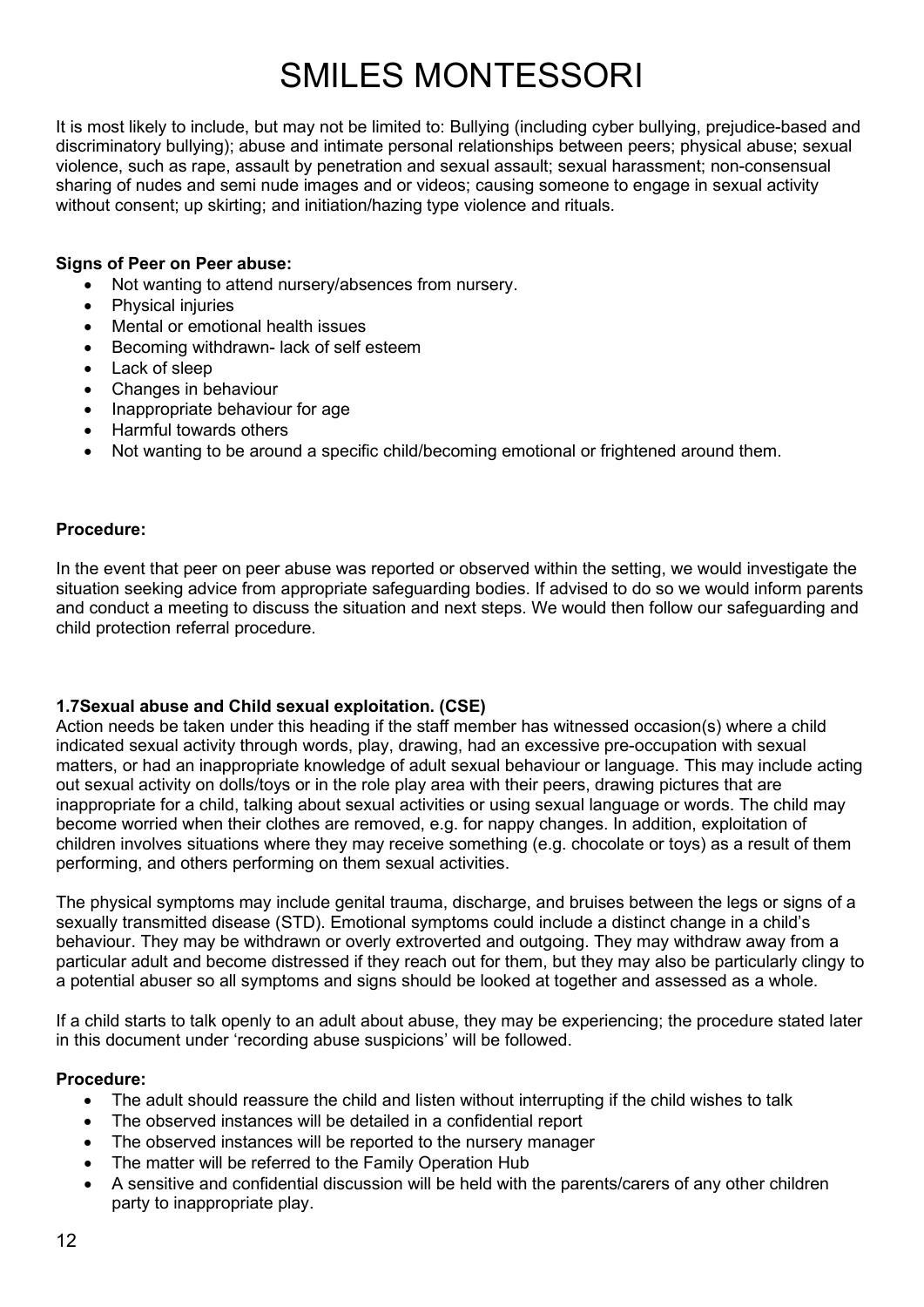### **County Lines**

A common feature in county lines drug supply is the exploitation of young and vulnerable people. The dealers will frequently target children and adults – sometimes with mental health or addiction problems - to act as drug runners or move cash so they can stay under the radar of law enforcement.

In some cases, the dealers will take over a local property, normally belonging to a vulnerable person, and use it to operate their criminal activity from. This is known as cuckooing.

People exploited in this way will quite often be exposed to physical, mental and sexual abuse, and in some instances will be trafficked to areas a long way from home as part of the network's drug dealing business.

As we have seen in child sexual exploitation, children often do not see themselves as victims or realise they have been groomed to get involved in criminality. So, it's important that we all play our part to understand county lines and speak out if we have concerns.

### **How do you know if County Lines drug dealing is happening in your area?**

Some signs to look out for include:

- An increase in visitors and cars to a house or flat
- New faces appearing at the house or flat
- New and regularly changing residents (e.g different accents compared to local accent
- Change in resident's mood and/or demeanour (e.g. secretive/ withdrawn/ aggressive/ emotional)
- Substance misuse and/or drug paraphernalia
- Changes in the way young people you might know dress
- Unexplained, sometimes unaffordable new things (e.g clothes, jewellery, cars etc)
- Residents or young people you know going missing, maybe for long periods of time
- Young people seen in different cars/taxis driven by unknown adults
- Young people seeming unfamiliar with your community or where they are
- Truancy, exclusion, disengagement from school
- An increase in anti-social behaviour in the community
- Unexplained injuries

If we had concerns regarding any of the above, we would seek advice from the Family Operations hub.

If we had concerns that a staff member was involved in County Lines, the person would need to report to the DSL and manager immediately.

They should then contact LADO and the police for further assistance.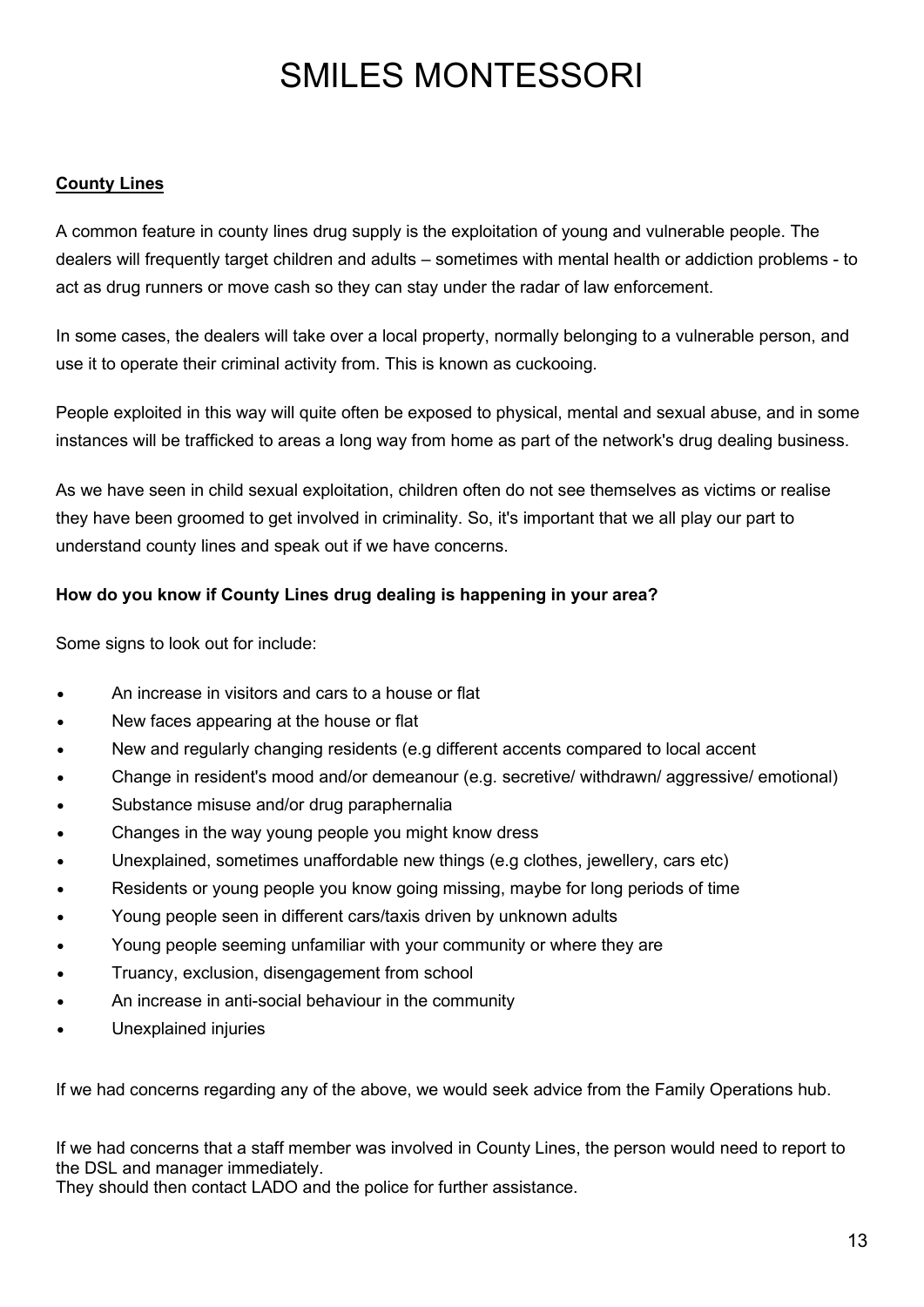This is also the procedure that the DSL would take.

### **1.8 Modern day slavery and trafficking**

#### **Background**

Child trafficking and modern slavery is becoming a more frequent form of child abuse. Children are recruited, moved, transported, and then exploited, forced to work or are sold on.

Modern slavery is a term that covers:

- Slavery
- Servitude and forced or compulsory labour
- Human trafficking.

Victims of modern slavery are also likely to be subjected to other types of abuse such as physical, sexual, and emotional abuse. This policy should be used alongside the following policies to ensure all children, staff, parents, and visitors are fully safeguarded:

- Safeguarding and child protection
- Whistleblowing
- Equality and inclusion

For an adult or child to have been a victim of human trafficking there must have been:

- *Action* (e.g. recruitment, transportation, transfer, harbouring or receipt of a child for the purpose of exploitation)
- *Means* (threat or use of force, coercion, abduction, abuse of power or vulnerability) There does not need to be "means" for children as they are not able to give informed consent
- *Purpose* (e.g. sexual exploitation, forced labour or domestic servitude, slavery, financial exploitation, illegal adoption, removal of organs).

#### **Signs of abuse**

Action should be taken if they appear to have some of these possible signs including; under the control of someone else and reluctant to interact with others, the victim has few personal belongings and wear the same clothes every day or wear unsuitable clothes for work. The victim is not able to move around freely and is reluctant to talk to strangers or the authorities including appearing frightened, withdrawn, or show signs of physical or psychological abuse.

#### **Procedure**

When a concern is raised about slavery or trafficking then we will follow our safeguarding procedure. If the child (or adult) is at risk of immediate harm then the police will be called, otherwise the local authority will be contacted, and the referral process will be followed as per the safeguarding procedure.

If we suspected and it was not possible to have a confidential conversation, we wouldn't confront them or cause a scene, as this will likely lead to increased harm for them. Instead we would inform the relevant authorities, or organisations, working in the field.

#### **1.9 Harmful Sexual Behaviour (HSB)**

The term harmful sexual behaviour (HSB) can be described using a wide range of terms. HSB is defined as 'Sexual behaviours expressed by children and young people under the age of 18 years old that are developmentally inappropriate, may be harmful towards self or others, or be abusive towards another child, young person or adult.'

HSB has also been defined as the behaviour of children and young people who engage in any form of sexual activity with another individual who they have power over by virtue of age, emotional maturity, gender, physical strength, intellect and if the victim in this relationship has suffered a betrayal of trust.

To support our understanding of appropriate sexual behaviours we refer to the Brook Traffic Light Tool. If anything gives us cause for concern, we will refer to the Family Operations Hub immediately.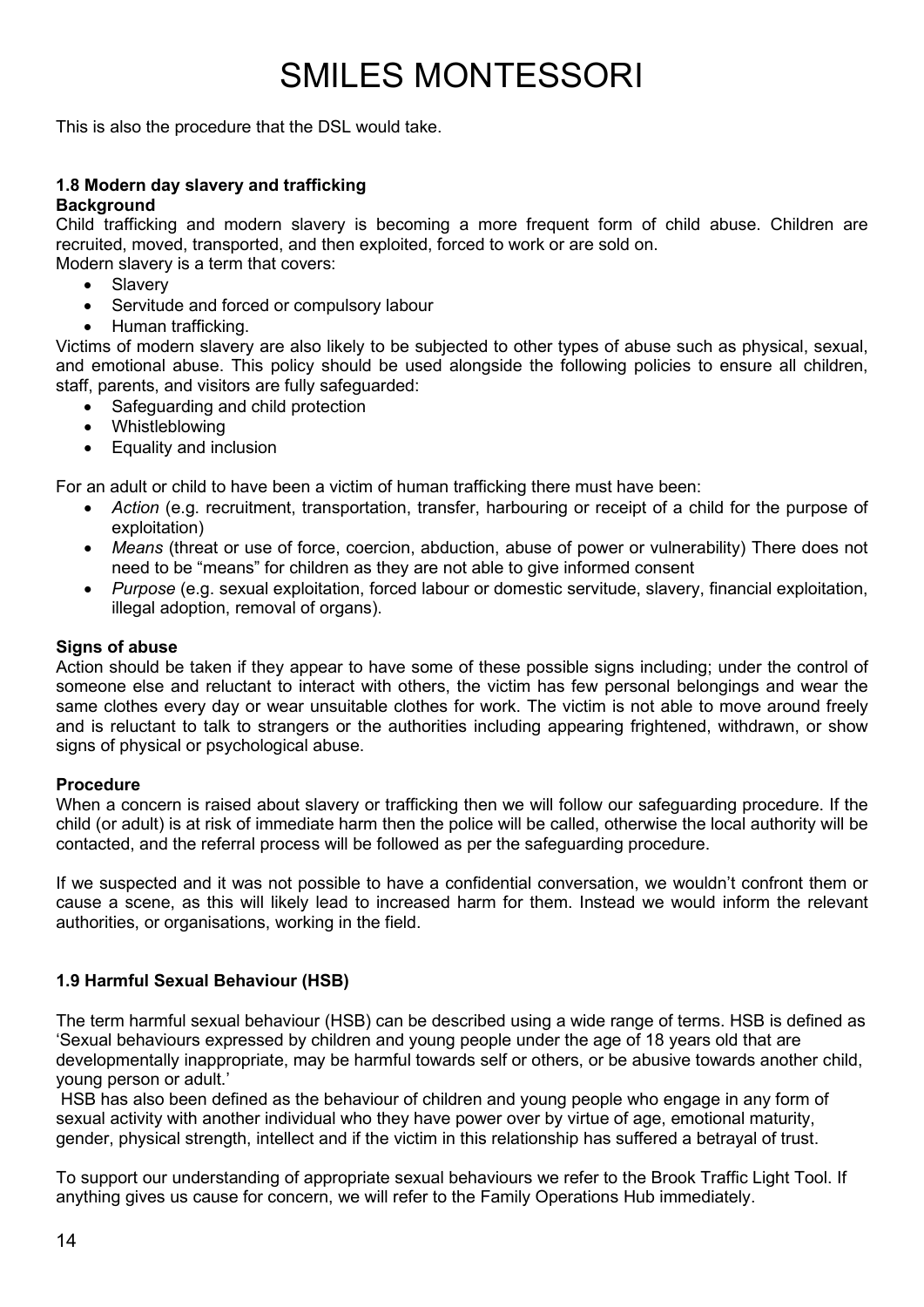### **1.10 Preventing exposure to Terrorism and extremism**

The Prevent Duty is part of our overall counter-terrorism strategy. The aim is to reduce the threat to the UK from Terrorism by stopping people becoming terrorists or supporting terrorists.

### **Procedure:**

- Building children's resilience to radicalisation by promoting fundamental British Values through everyday activities and interactions at nursery. (please see British values poster)
- Staff will provide activities that will assist the personal, social and emotional development and understanding of the world.
- Children learn to value each other's views and to talk about their feelings such as sharing views regarding how to set up the roleplay area.
- Children understand their own and others behaviour and its consequences, learning to distinguish right from wrong (please see promoting positive behaviour policy)
- Children should develop a positive sense of themselves.
- There are clear nursery rules for the children to follow and staff ensure that all children understand that all rules apply to everyone.
- The staff will create an ethos of inclusivity where views, faiths, cultures and races are valued, and children are engaged with the wider community.
- Children's attendance will also be monitored (please see attendance and punctuality policy) If staff have concerns that a child could be vulnerable to be drawn into terrorism, they will follow the "Channel Duty Guidance" and staff will also follow our Child Protection Procedure.

### **1.11 Safeguarding Disabled and Vulnerable children.**

Here at Smiles we recognise that some groups of children may be more vulnerable to abuse. These can include looked after children, children with a child in need plan already in place and children with disabilities.

Children who have a disability may have difficulty in communicating and therefor will not be able to make a disclosure.

They may also not be able to show a change in behaviour to us so unless there are physical marks on a child, it may be difficult to identify if abuse is taking place.

When caring for a disabled child in the setting, or a child with any of the above, we will apply a 'Vulnerable child' care plan which will have clear and agreed procedures to protect the child. The plan will identify the help the child should receive and the action to be taken if a professional working with a child has further concerns.

#### **1.12 Children who are regularly taken out from the setting**

Children who go missing from the setting, or who we believe are missing sessions from the setting due to a safeguarding concern will be reported to the Family operations hub immediately in case there is a safeguarding issue**.** 

We monitor the children's attendance using the daily register on the iPad and in our absence book. The book is reviewed each term to identify any patterns in a child's absence.

#### **1.13Children of Prisoners**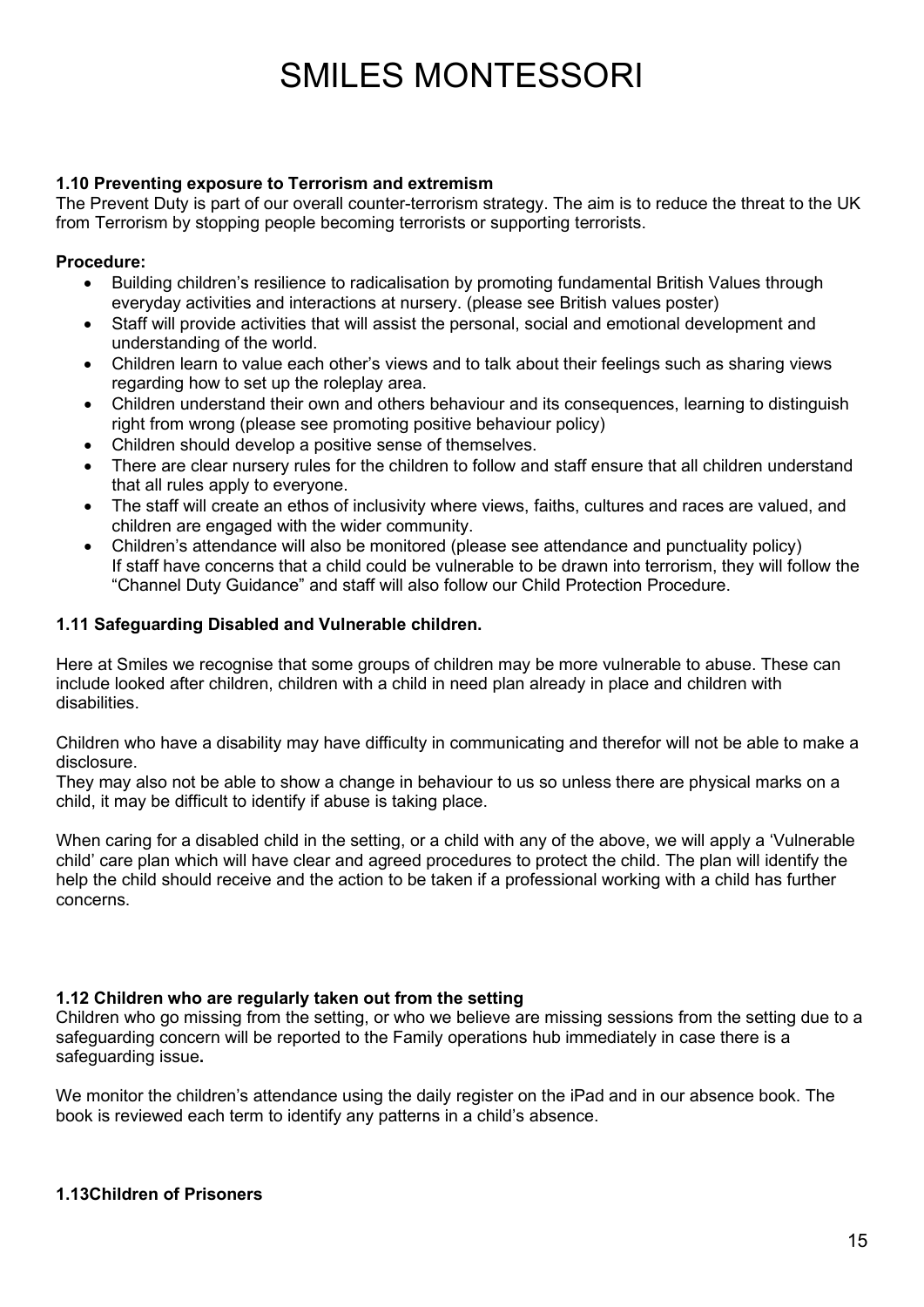We at Smiles acknowledge that there is a growing number of children whose parents are imprisoned and the effect that this has on the child's well-being.

For some children, a parent going to prison may mean a lessening of difficulties – for instance if domestic violence has been part of family life. However, for many children there will be significant negative effects, and these can add to the existing disadvantages and challenges the family is facing.

Below are some of the main impacts of parental imprisonment that have been identified in research and by practitioners.

**A sense of sadness and loss**, feeling sadness and loss is a very common and often dominant reaction to parental imprisonment a child who loses a parent to imprisonment may have some similarities to a child whose parent has died. Pearlman et al, in their work on grief in childhood, describe the anxiety problems seen among bereaved children. These include: 'Generalized anxiety disorder; difficulty concentrating (may be evidenced by school problems), irritability… (and) sleep disturbance. Separation anxiety disorder; inappropriate and excessive anxiety concerning separation from home or from major attachment figures; persistent and excessive worry about losing, or about harm coming to, major attachment figures' (Pearlman et al, 2010, p106)

If we have a child within the setting who has a parent that is a prisoner, we will treat the child as a 'vulnerable child' and complete a vulnerable child plan to ensure that we can support the remaining family members and signpost them to approach agencies for help and guidance where needed. If we had concerns that the child's safety or well-being was being comprised during this period we will make a referral to the social care team.

### **1.14 Gangs**

What is a gang?

A street gang is a group of individuals or close friends identifying with or claiming control over territory in a community and engaging either individually or collectively in violent behaviour or other types of criminal activity.

They might carry knives or other weapons and use them either to show off or to threaten people. They might try and get others involved with them and what they do – or threaten to hurt others if they don't join them, or if they belong to another gang.

Being a victim of gang crime can happen to anyone, to individuals, other gangs or groups, or to whole communities. It often takes place in public areas, and you may or may not know the person or people committing the crime.

### **What to look out for?**

There are not any definite signs but here are some things to look out for:

- Your child spending time with people you do not know and are not sure about
- going missing from home or school
- getting into trouble at school
- having new clothes or other items that you think they cannot afford
- getting involved with crimes including robbery, violence, drug dealing and sexual exploitation
- having unexplained injuries
- losing interest in their existing hobbies
- becoming secretive
- not telling you where they have been or why they returned late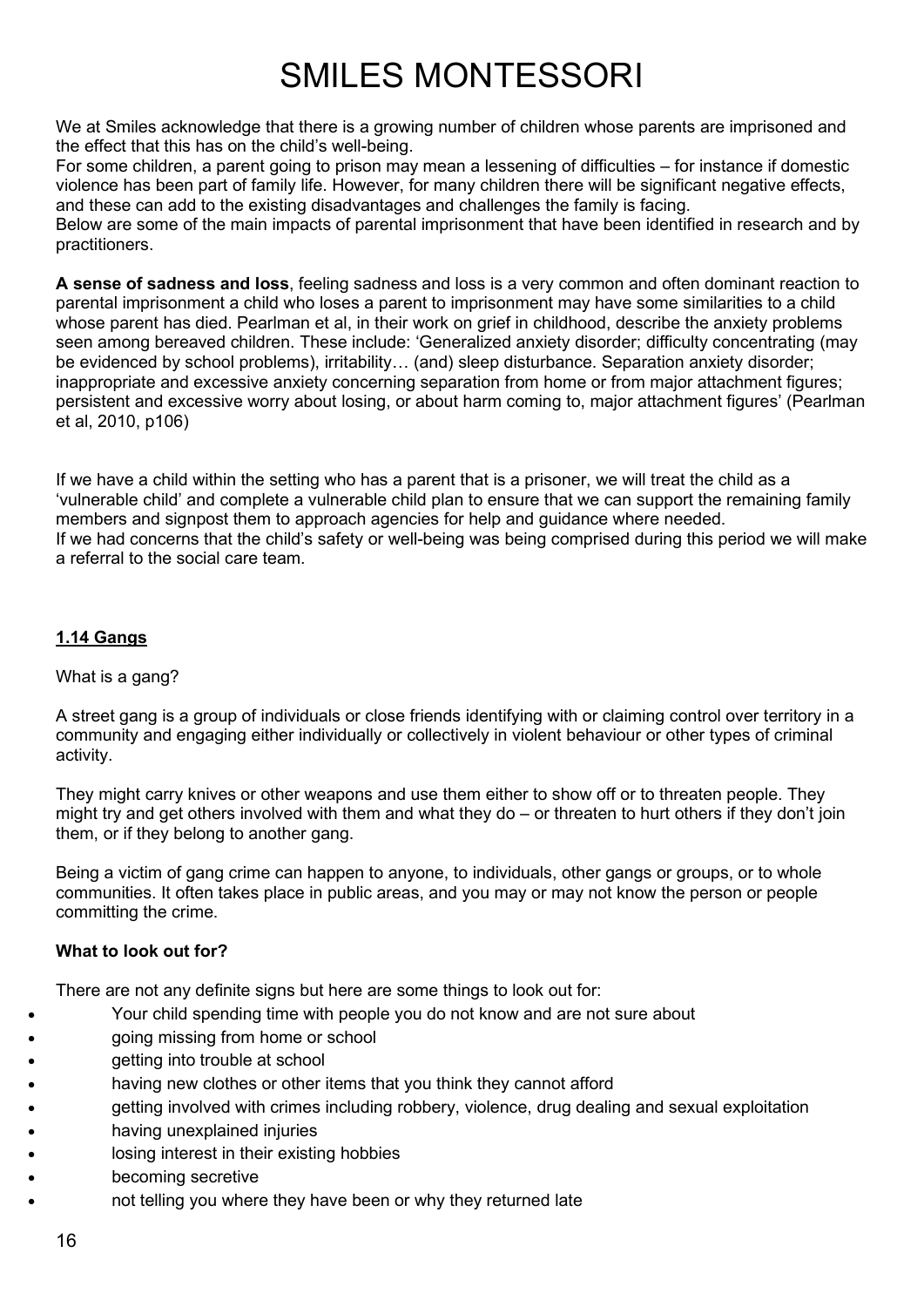If we had concerns that a child or family member was involved in gang related behaviour we would consult the Family operations Hub.

### **1.15 Self-harm in children**

The reasons children and teenagers can self-harm are often complicated and will be different for every child or young person. Sometimes a child or teenager may not know the reasons they self-harm.

For many young people, self-harm can feel like a way to cope with difficult feelings or to release tension. The physical pain of hurting themselves can feel like a distraction from the emotional pain they're struggling with.

Some difficult experiences or emotions can make self-harm more likely in children:

- o experiencing depression, anxiety or eating problems
- o having low self-esteem or feeling like they are not good enough
- o being bullied or feeling alone
- o experiencing emotional, physical, or sexual abuse, or neglect
- $\circ$  grieving or having problems with family relationships
- $\circ$  feeling angry, numb or like they do not have control over their lives.

Signs to look out for can include:

- $\circ$  covering up, for example by wearing long sleeves a lot of the time, especially in summer
- o unexplained bruises, cuts, burns or bite-marks on their body
- o blood stains on clothing, or finding tissues with blood in their room
- $\circ$  becoming withdrawn and spending a lot of time alone in their room
- o avoiding friends and family and being at home
- o feeling down, low self-esteem or blaming themselves for things
- $\circ$  outbursts of anger, or risky behaviour like drinking or taking drugs.

#### **1.16 E-Safety**

Smiles Montessori Pre-school has a commitment to keeping children and staff safe and healthy and the E-Safety policy always operates under the umbrella of the Safeguarding Policy.

#### Digital Images

• Children can use the iPad with staff supervision to take photographs and any photographs will be downloaded or deleted at the end of each session.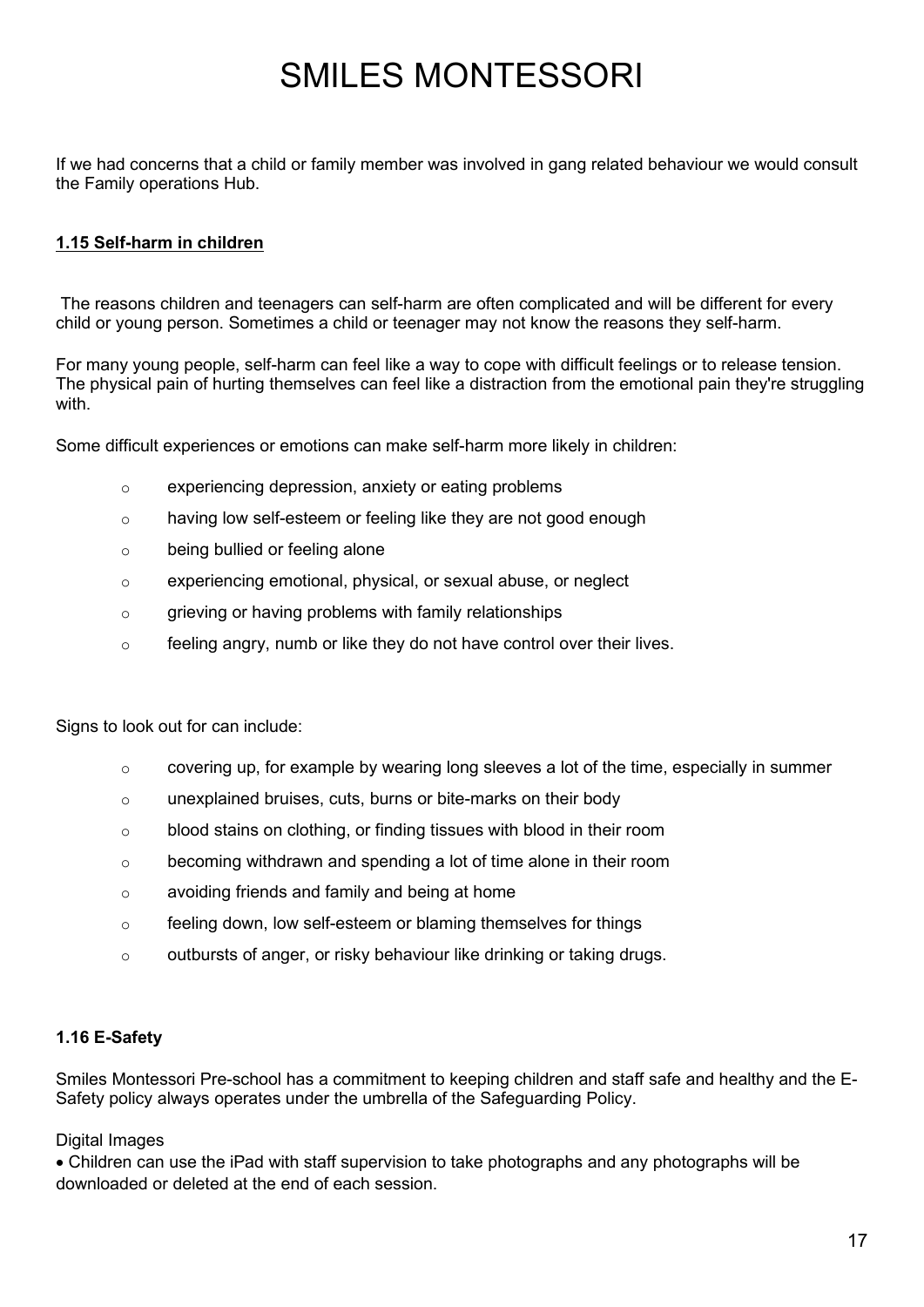• Staff must only use the setting's own iPad to take any photographs and these must be downloaded or deleted every Friday. After a child has left the setting all images of that child will be destroyed.

• Staff cannot use any other digital device to take photographs in the setting.

- Parent's or Carer's permission will be obtained for all images taken.
- Video footage will only be taken for use on the Smiles private Facebook page. Written consent is obtained for this.
- Children need to be fully clothed or in swimwear in all photos.

### **Computer, and Internet Use**

- The computers are owned by Smiles Montessori Pre-school and has appropriate software to ensure safe internet use.
- Within the pre-school class where the children can access the internet free computer throughout the session, this will be regulated to 15 minutes per child per session using a sand timer so children can learn to regulate their own time management.
- Management will be responsible for system support and will ensure that the appropriate filters are applied to the nursery computers and iPads.
- If staff discover unsuitable sites have been accessed on the nursery PC or iPads, they must report their findings to the manager immediately so that an investigation can take place.
- Practitioners use the internet with the children to enhance their learning and broaden their knowledge. Children are never left unattended when using the internet.
- Nursery Internet access will be tailored expressly for educational use and will include appropriate filtering. Children will learn appropriate Internet use. Staff will guide children in online activities that will support their learning journeys.
- Management are responsible for all e-mails sent and for contacts made that may result in e-mails being received.
- The Internet is also used in the nursery to support the professional work of staff, to allow effective planning and to enhance the nursery's management information and business administration systems.
- Social networking sites will not be accessed during work hours.
- Children will only use age appropriate software in the setting.
- Staff are asked not to contact parents from their personal email accounts, nor give out their personal email addresses.
- Staff may access the internet via their personal smart phones in their own time and during their staff breaks.

#### **How do we keep the children safe?**

Monitor usage (At home and at nursery)

- Being computer literate. Asking the children to tell us what they are doing online, spend some time learning the ins/outs of the programs.
- Keep the computer in a common area where we can always watch and monitor the children.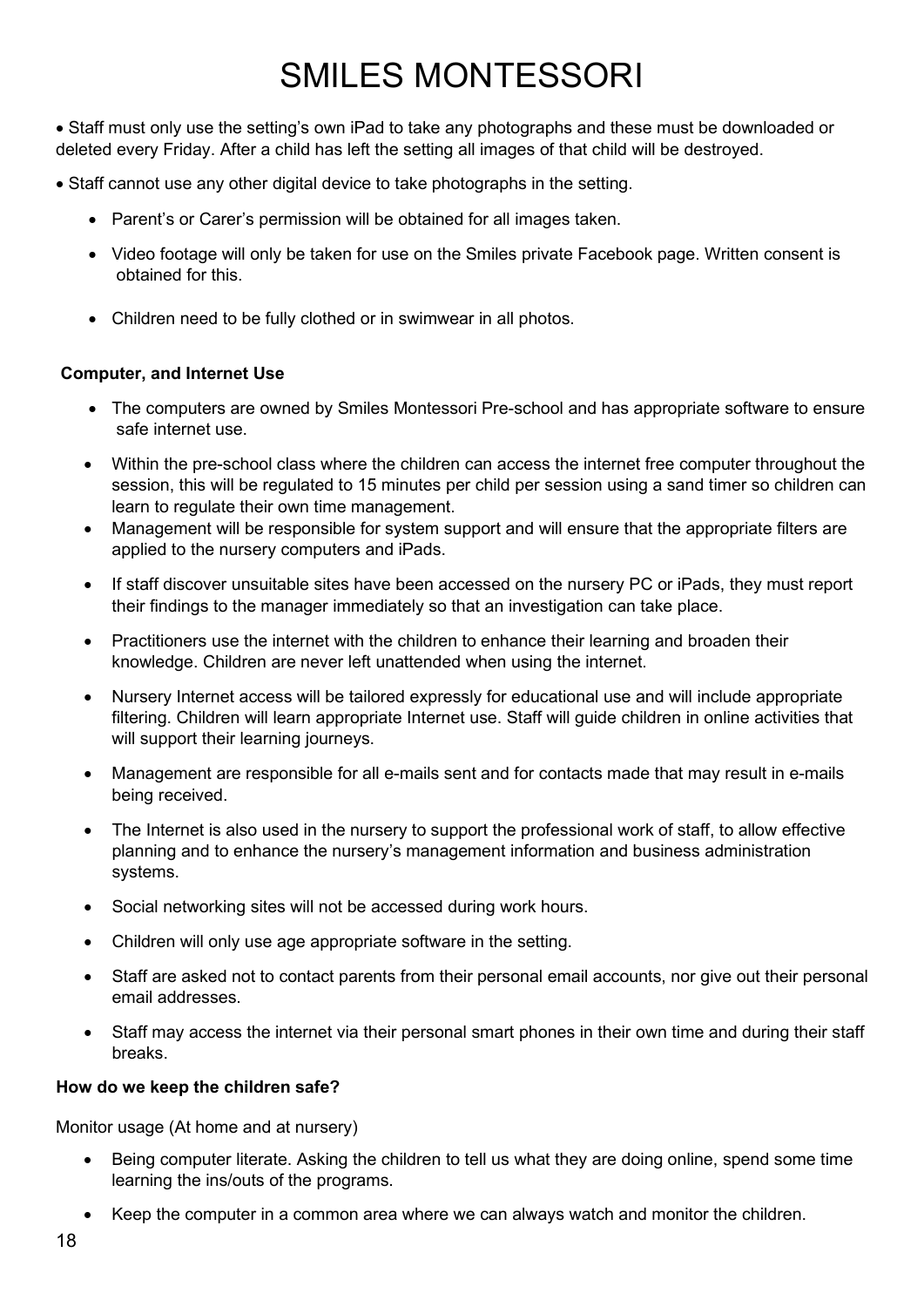- Children are not allowed to bring personal devises into the nursery**.**
- Spend time online together**.** We teach the children appropriate online behaviour, including information about cyber bullying, 'netiquette' and being respectful and kind while online.
- Teaching within class time**.** We use books, and activities to teach the children how to keep themselves safe when using the internet or technology.
- Consider installing parental control filtering software and/or tracking programs, which also can help to protect the children from online predators and inappropriate adult content.

### **Have open lines of communication**

- Talk regularly with the children about internet use, the online activities they are involved with and the sites they visit.
- Be direct, straightforward, and assertive but not aggressive or confrontational.
- Talk to them about the dangers of interacting with strangers online and remind them that people online often do not tell the truth.
- Encourage the children to tell you if anyone they meet online tries to get personal information from them or says things that make them feel uncomfortable.
- Limit the amount of 'screen time' that the children are allowed. Teaching the children to not share any personal information online, including name, address, name of school, phone number, credit card numbers, passwords, or names of family members. Use only a screen name.
- Teaching the children to never trade personal photographs through the mail or over the Internet.
- Teaching the children to Never agree to meet anyone in person that he/she has met online.
- Teaching the children to Never respond to a threatening email or message.
- Teaching the children to always tell a parent or teacher about any online communication or conversation that was scary or made the child feel uncomfortable.
- If a child has a new "friend" online, ask open questions and inform parents immediately.

#### **Social Media.**

All practitioners are aware of the need to manage their digital reputation including the appropriateness of information and content that they post online both professionally and personally.

Staff are made aware of the expectations and behaviour with their friends and colleagues. For example, discussing what photos of them can and cannot be shared by their friends on social media.

- Staff must ensure that social networking sites are set as private so that only authorised persons can have access to them.
- Staff must not accept or invite any children or their families to use their private accounts.
- Staff must never contact any children or their families using their private social networking sites.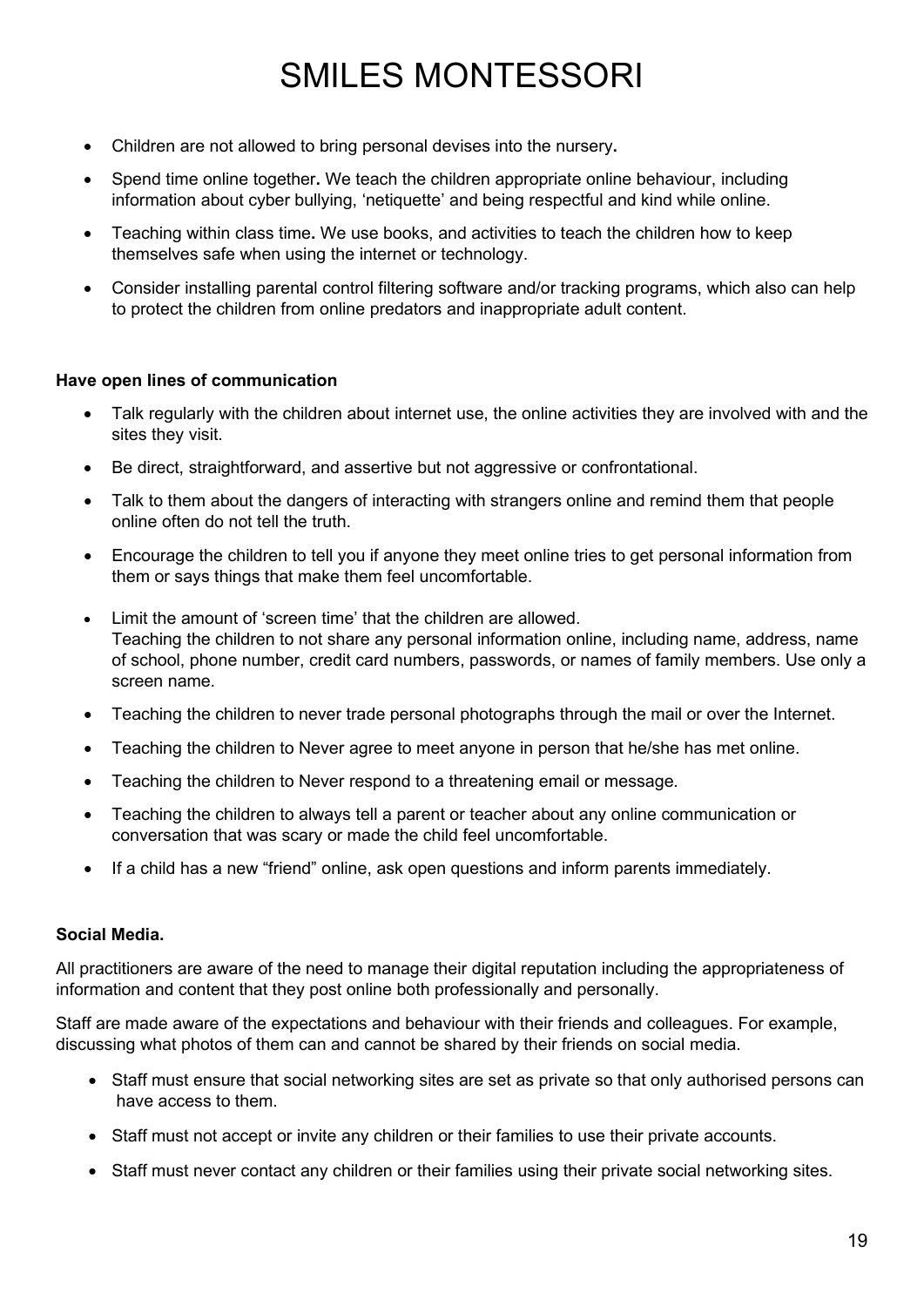• Staff must never upload any photos, comments or information about the setting, or any persons linked with it. (See Mobile Phone, Camera and Media Policy)

For more information regarding this please see our 'Code of Conduct' policy.

### **Reporting concerns regarding E-safety.**

If we have any concerns regarding a child, parent, visitor or staff member on the use of technology we will refer to the below, and refer to the appropriate safeguarding team.

- the Internet Watch [Foundation](https://www.iwf.org.uk/) (IWF) if settings need to report illegal images (child sexual abuse material);
- the Child [Exploitation](https://www.ceop.police.uk/ceop-reporting/) and Online Protection centre (CEOP) if they are worried about online abuse or the way that someone has been communicating online;
- the UK Safer Internet Centre Helpline for [Professionals](https://www.saferinternet.org.uk/professionals-online-safety-helpline) or the [NSPCC](https://www.nspcc.org.uk/what-we-do/about-us/partners/nspcc-o2-online-safety-partnership/) for further information.

#### **1.17 Death of a Child at the setting**

Here at Smiles we have rigorous procedures in place to keep our children Safe.

In the highly unlikely event that there was a death of a child in the setting we would follow the below procedure as advised from the SET procedures and Ofsted:

- 1. An ambulance and the police will be called immediately, whilst resuscitation is given to the child.
- 2. Any children around the child will be moved to another classroom and the most senior members of staff will stay with the child until medical professionals arrive. The other senior members of staff will keep all staff and children calm and contact the parents of the child immediately to inform them and ask them to come straight to the setting.
- 3. The senior members of staff will stay with the child at all times and wait for the death to be confirmed by the medical professionals.
- 4. If the medical professionals take the child to the hospital before the parents arrive a senior member of staff will accompany the child and another senior member of staff will immediately inform the parents that the child has gone to hospital.
- 5. There will be a senior member of staff ready to meet with the parents and take them to their child.
- 6. Once the child has been taken to the hospital the area of the nursery will be closed off to allow the police to begin their investigation.
- 7. If necessary, the nursery would be closed, and all parents would be called to come and collect their children. Staff would always need to remain professional and ensure the safety of the remaining children in our care.
- 8. The senior member of staff would then contact Ofsted, The local children's social care team, RIDDOR and HSE.
- 9. The nursery would then take advice from all the above professionals.

All members of staff would be required to co-operate fully with any investigation that will take place.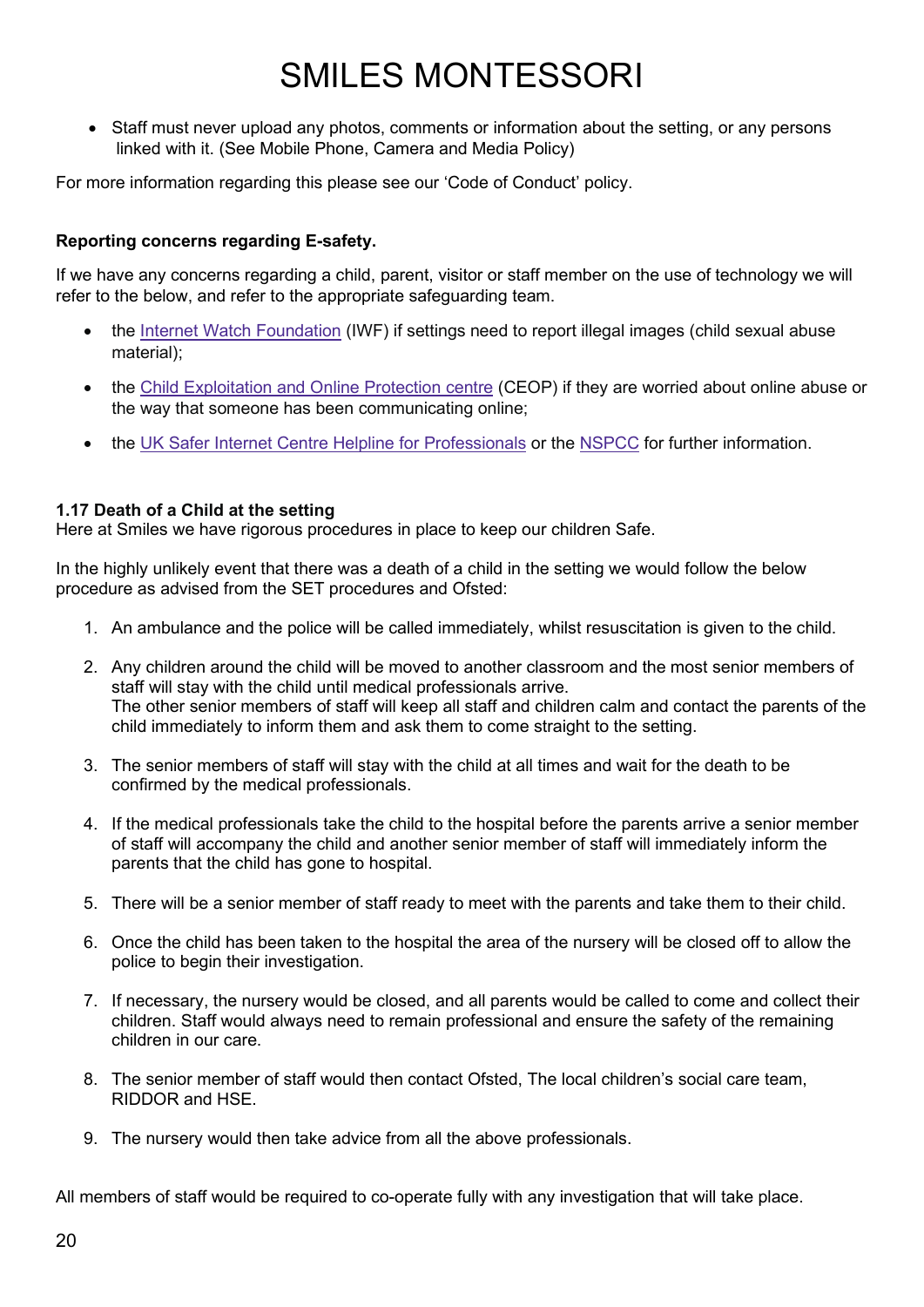We also recognise that the team will be affected by the death of a child.

This will be a difficult time for the staff team, children, and families. Below are some agencies that may be able to offer further support and counselling if this occurs.

**The Samaritans:** [www.samaritans.co.uk](http://www.samaritans.co.uk/) 08457 909090

**Priory:** [www.priorygroup.com](https://www.priorygroup.com/) 08452 PRIORY (08452 774679)

**Child Bereavement UK:** 

[www.childbereavement.org.uk/For/ForBereavedFamilies/BereavedFamiliesandSchools](http://www.childbereavement.org.uk/For/ForBereavedFamilies/BereavedFamiliesandSchools)

**Cruse Bereavement Care:** [www.crusebereavementcare.org.uk 0](http://www.crusebereavementcare.org.uk/)844 477 9400 helpline@cruse.org.uk

**British Association of Counselling:** [www.bacp.co.uk](http://www.bacp.co.uk/) 01788 578328

**SANDS:** [www.uk-sands.org/About-Sands/Staff-team-departments/Bereavement-Support.html](http://www.uk-sands.org/About-Sands/Staff-team-departments/Bereavement-Support.html)

#### Telephone numbers:

- Ofsted- **0300 123 1231**
- Local authority children's Health and social care team- **0845 603 7627**
- Health and Safety Executive- **0300 003 1747**
- RIDDOR- **0345 300 9923**

#### **1.18 Staff Training**

All staff will attend child protection training and receive initial basic child protection training during their induction period. This will include the procedures for spotting signs and behaviours of abuse and abusers/potential abusers, recording and reporting concerns and creating a safe and secure environment for the children in the nursery.

During induction staff will be given contact details for the LADO (local authority designated officer), the Family Operations hub, Essex Safeguarding Children Partners (ESCP) and Ofsted to enable them to report any safeguarding concerns, independently, if they feel it necessary to do so.

All staff will undertake the level 2 training within six months of employment with us, this will be renewed every 3 years.

As well as completing E-Learning modules on FGM, Prevent, on-line safety and Safeguarding The Safeguarding Officer will complete the Lead Safeguarding Training every 2 years.

Also, to further develop staff's safeguarding training we send over regular updates or changes in legislation via email, discuss safeguarding during every supervision, as well as having a safeguarding quiz during each staff meeting.

#### **1.19 Staffing and volunteering**

Our policy is to provide a secure and safe environment for all children. We only allow an adult (16 or over) who is employed by the nursery and who has an enhanced clearance from the Disclosure and Barring Service (DBS) to work directly with and care for children this includes volunteers.

If a practitioner has worked or lived abroad, they will also be subject to an additional criminal records check.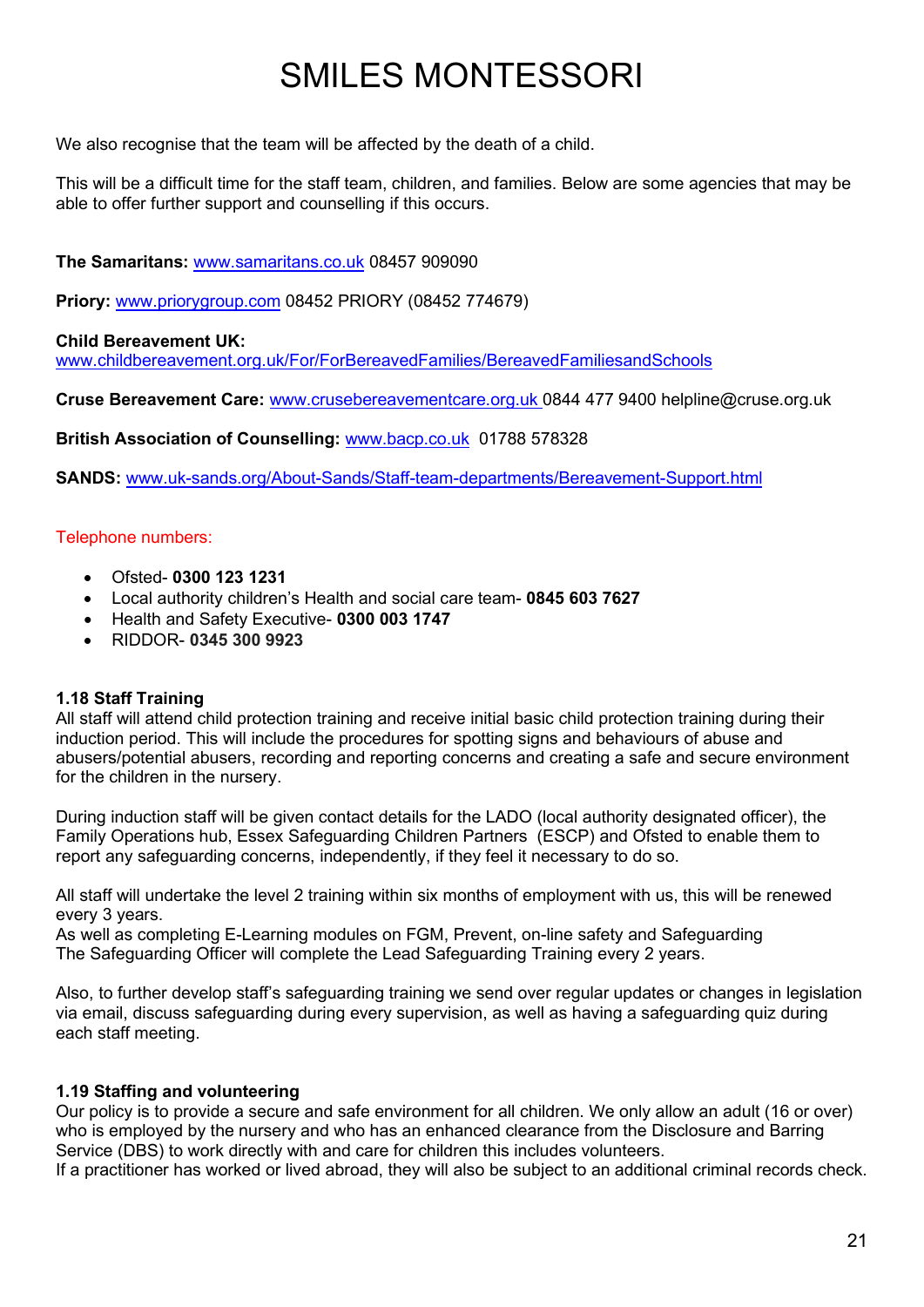We have a named person within the nursery who takes lead responsibility for safeguarding and coordinates child protection and welfare issues, known as the Designated Safeguarding Co-ordinator (DSCO). The nursery DSCO liaises with Essex Safeguarding Children Partners (ESCP) and the Family Operations Hub, undertakes specific training, including a child protection training course, and receives regular updates to developments within this field.

The Designated Safeguarding Co-ordinator (DSCO) at the nursery is: **Hollie Cox**. (In the absence of Hollie Cox, **and Julia Jeffrey** will become DSCO)

- We provide adequate and appropriate staffing resources to meet the needs of all children
- Applicants for posts within the nursery are clearly informed that the positions are exempt from the Rehabilitation of Offenders Act 1974. Candidates are informed of the need to carry out checks before posts can be confirmed. Where applications are rejected because of information that has been disclosed, applicants have the right to know and to challenge incorrect information
- We give staff members/volunteers and student's regular opportunities to declare changes that may affect their suitability to care for the children. This includes information about their health, medication or about changes in their home life such as whether anyone they live with in a household has committed an offence or been involved in an incident that means they are disqualified from working with children.
- This information is also stated within every member of staff's contract
- We request DBS checks on a 3-year basis/or we use the DBS update service to re-check staff's criminal history and suitability to work with children
- We abide by the requirements of the EYFS and any Ofsted guidance in respect to obtaining references and suitability checks for staff, students and volunteers, to ensure that all staff, students and volunteers working in the setting are suitable to do so
- We ensure we receive at least two written references BEFORE a new member of staff commences employment with us
- All students will have enhanced DBS checks conducted on them before their placement starts
- Volunteers, including students, do not work unsupervised
- We abide by the requirements of the Safeguarding Vulnerable Groups Act (2006) and the Childcare Act 2006 in respect of any person who is disqualified from providing childcare, is dismissed from our employment, or resigns in circumstances that would otherwise have led to dismissal for reasons of child protection concern
- We have procedures for recording the details of visitors to the nursery and take security steps to ensure that we have control over who comes into the nursery, so that no unauthorised person has unsupervised access to the children. Please see the visitor's policy.
- All visitors/contractors will be supervised whilst on the premises, especially when in the areas the children use
- All staff have access to and comply with the whistleblowing policy which will enable them to share any concerns that may arise about their colleagues in an appropriate manner
- All staff will receive regular supervision meetings where opportunities will be made available to discuss any issues relating to individual children, child protection training and any needs for further support
- The deployment of staff within the nursery allows for constant supervision and support. Where children need to spend time away from the rest of the group, the door will be left ajar or other safeguards will be put into action to ensure the safety of the child and the adult.

### **Employees, students or volunteers of the nursery or any other person living or working on the nursery premises**

If an allegation is made against a member of staff, student or volunteer or any other person who lives or works on the nursery premises regardless of whether the allegation relates to the nursery premises or elsewhere, we will follow the policy 'Managing allegations against staff or volunteers who work with children.'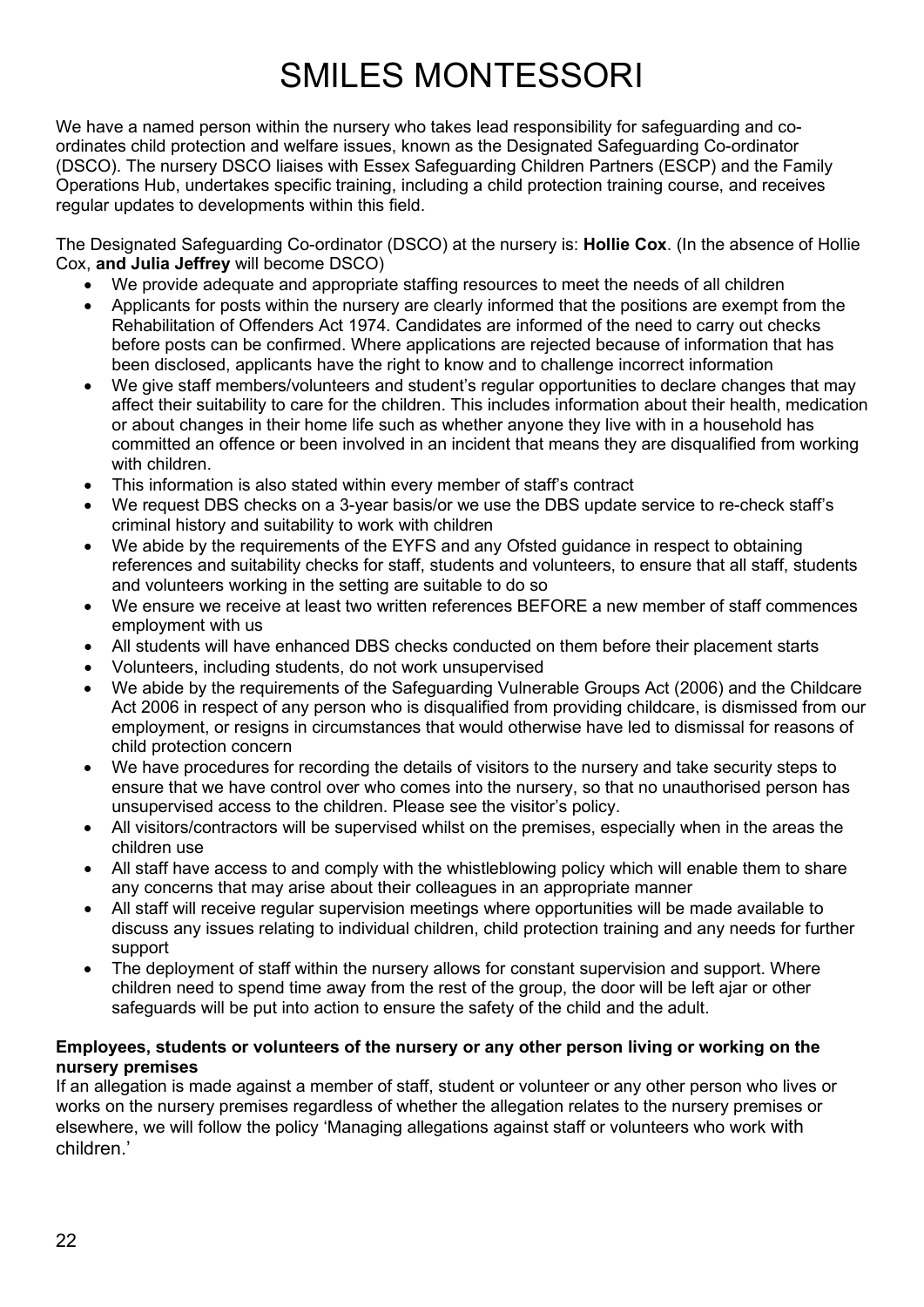#### **1.20 The referral process**

This policy has been devised from the SET procedures 2019

If we have a concern that a child is at risk of harm or is likely to be at risk of harm then a referral to our Local social care team will be made in a timely manner by the Safeguarding Officer**.** In her absence the deputy Safeguarding Officer **Julia Jeffrey** will make the referral.

If we are unsure as to whether a referral needs to be made, then the below options will support us in making that decision.

- Consultation Line (Social Worker will give advice but not record the call)
- The Family Operations Hub Line
- The Priority Line (because an immediate response is necessary)
- The referral if needed would then be made online

All referrals will be confirmed in writing, by the referrer, within 4 hours by visiting the <https://www.essexeffectivesupport.org.uk/> website and completing a 'Request for support form'. If the referrer has not received an acknowledgement within one working day, they should contact local authority children's social care again.

### **Professional Escalation**

All agencies are responsible for ensuring their staff are competent and supported to escalate appropriately intra and inter-agency concerns and disagreements about a child's wellbeing. Agencies / professionals should not be defensive if challenged and should always be prepared to review decisions and plans with an open mind and revise decisions in light of new information. Differences in status / knowledge and experience may affect individuals' ability to challenge and all professionals should seek advice and support from the safeguarding lead in their organisations.

**Stage One**: Direct Professional to Professional Discussion. Differences of opinion or judgement should be discussed between frontline professionals to achieve a shared understanding and agree a resolution and plan. If professionals are unable to resolve differences within time scale, the disagreement should be escalated to stage two.

**Stage Two**: Direct First Line Manager to First Line Manager Discussion. If stage one fails to resolve the issue then each professional should discuss the issue with their first line manager or safeguarding supervisor/Named Nurse. The first line manager should then liaise with the other professional's line manager in an attempt to reach a resolution. If a resolution cannot be reached, the disagreement should be escalated to stage three.

**Stage Three**: Senior Manager to Senior Manager Discussion. If concerns remain unresolved at this stage a senior manager to senior manager discussion should take place to discuss the concerns, and if necessary, call a joint meeting with the involved practitioners and first line managers. Advice and support should also be sought from the designated safeguarding children professional within their agency.

**Stage Four**: Multi-Agency Safeguarding Partnership/Board In the unlikely event that the issue is not resolved by the steps described above and/or the discussions raise significant policy issues, the matter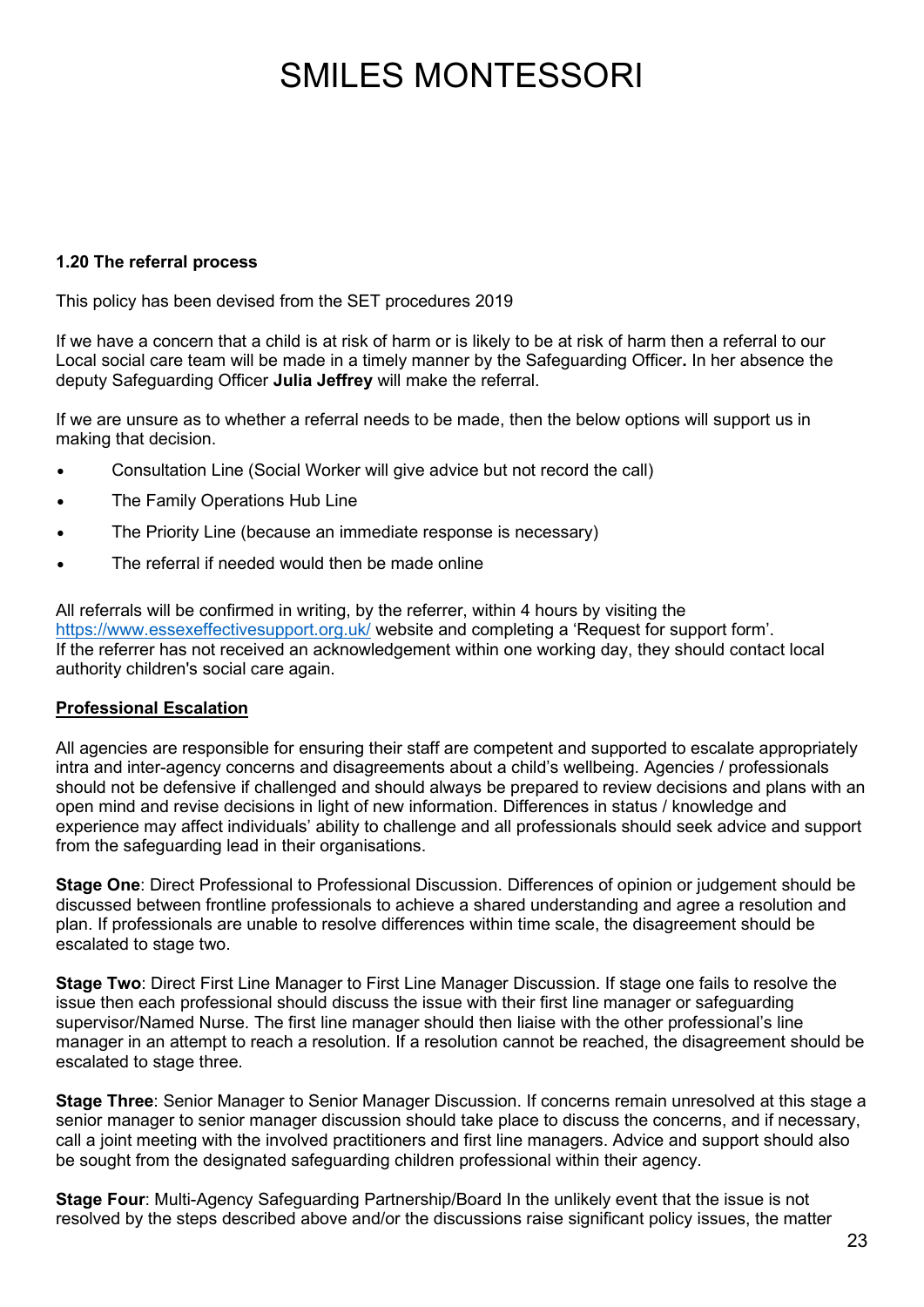should be referred in a timely way the Multi-Agency Safeguarding Partnership/Board (former LSCB). This should include forwarding a written account of the dispute and what attempts have been made to resolve this, and if necessary a meeting will be convened to seek resolution.

### **Informing Parents**

Here at Smiles we understand that parents going through a referral process may find this very difficult. We will inform any parent or carer before any referrals are made and support them through this difficult time, unless permission-seeking may itself place a child at risk of significant harm.

If the decision has been made to not inform the parents before the referral had been made, this will be documented with the reasons why and placed in the safeguarding folder as evidence.

If a parent is believed to be uncooperative then we can improve favourable outcomes for the child(ren) by:

- Keeping the relationship formal through warm, clear indications that the aim of the work is to achieve the best for their child(ren).
- Clearly stating our professional and or legal authority
- Seeking advice from experts

If the parent continues to be uncooperative despite all our best efforts, we will inform them that a decision has been made if needed in the child's best interests to make a referral without their permission. This will all be documented alongside any other concerns.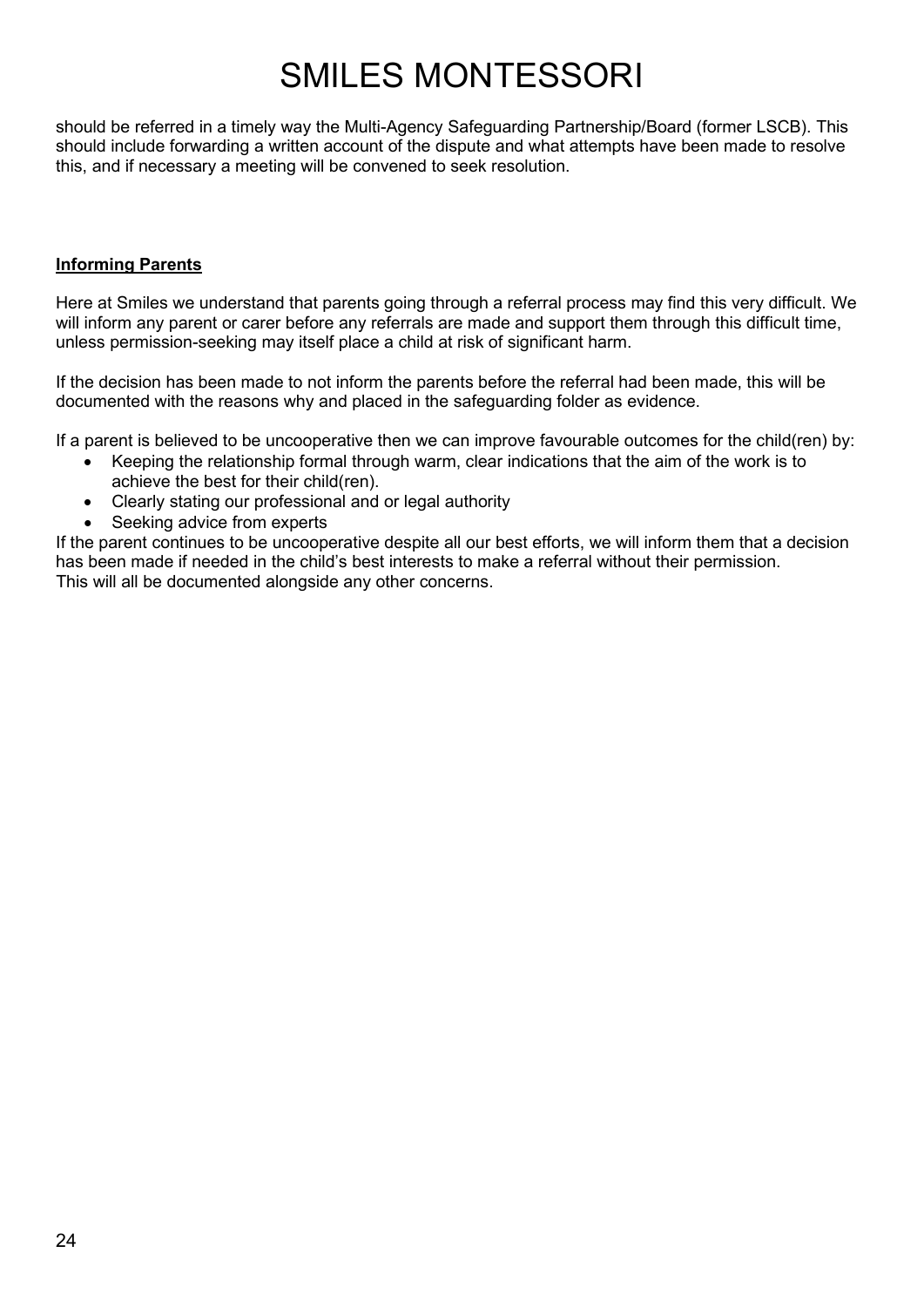

### **1.21 Managing allegations against a staff member**

At Smiles we follow our 'Safer recruitment policy' to ensure that all people who work or volunteer to work with children are safe to do so.

However, in the unlikely event of an allegation being made against a staff member we will follow the policy below advised from the SET procedures:

Some of the signs of inappropriate behaviours from staff can include:

- Excessive 1-1 attention
- Inappropriate language
- Inappropriate comforting of children.

The allegation should be reported to the Safeguarding officer, if she is absent from the setting then it should be reported to the Deputy Safeguarding officer **Julia Jeffrey.** If the allegation made is regarding a safeguarding officer, then it can be reported to the most senior member of staff aside from the safeguarding officer.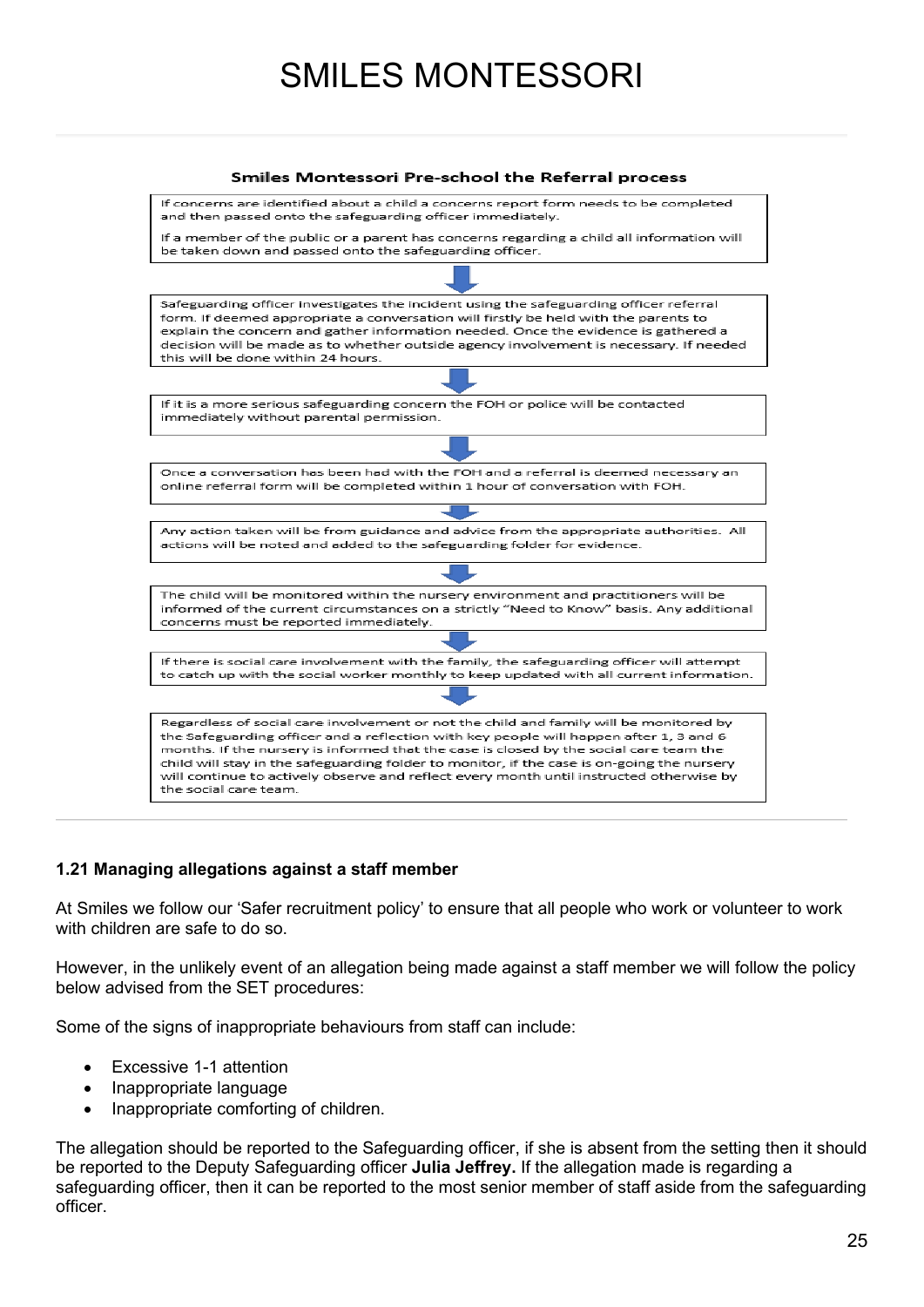We ensure that all parents know how to complain about the behaviour or actions of staff or volunteers within the setting, including allegations of abuse.

### **Who should be informed?**

The Local Authority Designated Officer (LADO) and Ofsted will be informed immediately where appropriate or within one working day for this to be investigated by the appropriate bodies promptly:

- The LADO will be informed immediately for advice and guidance
- A full investigation will be carried out by the appropriate professionals (LADO, Ofsted,) to determine how this will be handled
- The nursery will follow all instructions from the LADO and Ofsted and ask all staff members to do the same and co-operate where required
- Where appropriate the parents/carers of the child will be invited into the setting to inform them of the allegations and the actions that will take place.
- Founded allegations will be passed onto the relevant organisations including the Family Operations Hub and where an offence is believed to have been committed, the police. And this will result in the termination of employment. Ofsted will be notified immediately of this decision. The nursery will also notify the Disclosure and Barring Service (DBS) to ensure their records are updated.

#### **What follow up action is required?**

Suspension is a neutral act, and it should not be automatic. It should be considered in any case where:

- There is cause to suspect a child is at risk of significant harm:
- The allegation warrants investigation by the police.
- The allegation is so serious that it might be grounds for dismissal.
- If a member of staff is to be suspended from the setting, they will be escorted from the premises by a senior member of staff.
- If a suspended person is to return to work, we will consider what help and support might be appropriate (e.g. a phased return to work and/or provision of a mentor), and also how best to manage the member of staff's contact with the child concerned, if still in the workplace.
- All enquiries/external investigations/interviews will be documented and kept in a locked file for access by the relevant authorities
- Unfounded allegations will result in all rights being re-instated